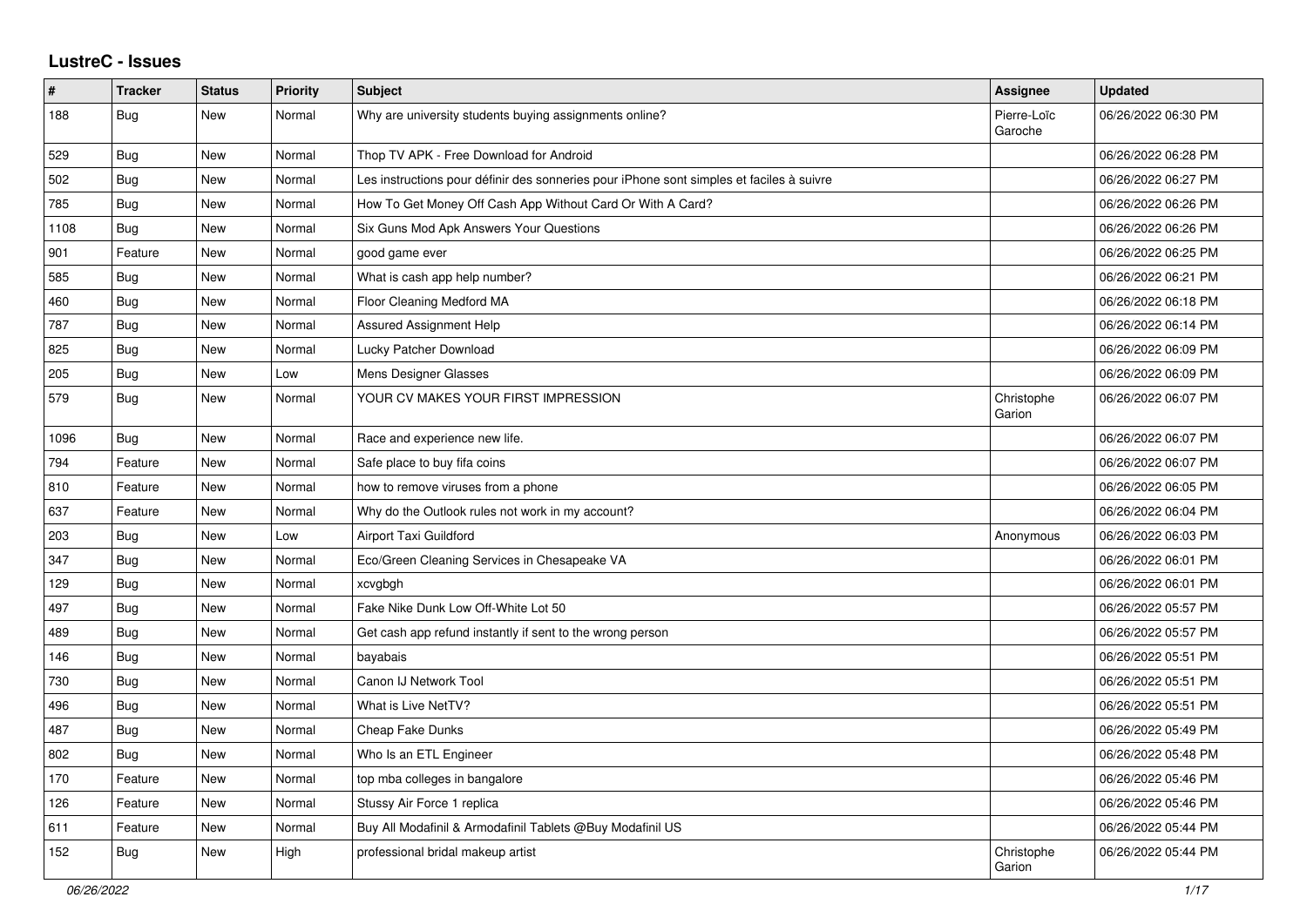| $\sharp$ | <b>Tracker</b> | <b>Status</b> | <b>Priority</b> | Subject                                                                    | Assignee               | <b>Updated</b>      |
|----------|----------------|---------------|-----------------|----------------------------------------------------------------------------|------------------------|---------------------|
| 151      | Feature        | New           | Normal          | Law Essay Writing Service - Assignments Planet                             |                        | 06/26/2022 05:42 PM |
| 507      | <b>Bug</b>     | New           | Normal          | central.bitdefender.com                                                    |                        | 06/26/2022 05:37 PM |
| 123      | Bug            | New           | Normal          | https://www.reddit.com/r/NRLgrandfinal2020/                                |                        | 06/26/2022 05:36 PM |
| 1116     | <b>Bug</b>     | New           | Normal          | ipTV smarts pro                                                            |                        | 06/26/2022 05:34 PM |
| 974      | Bug            | New           | Normal          | Watch NCAA Football Live Streaming Free                                    |                        | 06/26/2022 05:33 PM |
| 469      | Bug            | New           | Normal          | Germs Removal Westchester MA                                               |                        | 06/26/2022 05:31 PM |
| 696      | Bug            | New           | Normal          | How to Install the TuMangaOnline App                                       |                        | 06/26/2022 05:29 PM |
| 333      | <b>Bug</b>     | New           | Normal          | Mold Removal Services in Norfolk VA                                        |                        | 06/26/2022 05:28 PM |
| 622      | Bug            | New           | Normal          | CheapestMedsShop   100% Safe Medicines Online in UK & AUS.                 |                        | 06/26/2022 05:27 PM |
| 279      | Bug            | New           | High            | What is an essential feature of an internal communications app?            |                        | 06/26/2022 05:16 PM |
| 1098     | <b>Bug</b>     | New           | Normal          | Life of a Fisherman                                                        |                        | 06/26/2022 05:16 PM |
| 285      | Bug            | New           | Normal          | Have you ever written an essay?                                            |                        | 06/26/2022 05:15 PM |
| 248      | Bug            | New           | Normal          | Mobile ringtones and attractiveness ringtones                              |                        | 06/26/2022 04:59 PM |
| 673      | Bug            | New           | Normal          | Learn the basics of pixel art - Clear grid                                 |                        | 06/26/2022 04:57 PM |
| 716      | Bug            | <b>New</b>    | Normal          | La celebración de un BabyShower.                                           |                        | 06/26/2022 04:56 PM |
| 220      | Feature        | New           | Normal          | essay writing services                                                     |                        | 06/26/2022 04:55 PM |
| 666      | <b>Bug</b>     | New           | Normal          | 470+ pages à colorier de Noël                                              |                        | 06/26/2022 04:55 PM |
| 535      | Bug            | New           | Normal          | Getting Tangled Problems When You Try To Apply For Cash App Delete Account | Christophe<br>Garion   | 06/26/2022 04:51 PM |
| 940      | Bug            | New           | Normal          | What is Plex and Is Plex Legal?                                            |                        | 06/26/2022 04:50 PM |
| 809      | Bug            | <b>New</b>    | Normal          | Smash Karts - immerse yourself in the exciting race                        |                        | 06/26/2022 04:49 PM |
| 580      | <b>Bug</b>     | New           | High            | What is Narrative Essay?                                                   | Christophe<br>Garion   | 06/26/2022 04:49 PM |
| 255      | Feature        | New           | Normal          | best doctor for psoriasis                                                  |                        | 06/26/2022 04:49 PM |
| 246      | <b>Bug</b>     | New           | Normal          | The Beast App                                                              |                        | 06/26/2022 04:47 PM |
| 632      | Bug            | <b>New</b>    | Normal          | CheapestMedsShop   100% Safe Medicines Online in UK & AUS.                 |                        | 06/26/2022 04:45 PM |
| 331      | <b>Bug</b>     | New           | Normal          | Water Extraction Services in Norfolk VA                                    |                        | 06/26/2022 04:41 PM |
| 644      | <b>Bug</b>     | New           | Normal          | <b>TeaTV App Review</b>                                                    |                        | 06/26/2022 04:40 PM |
| 565      | Bug            | New           | Normal          | How To Install RepelisPlus On Your Android Phone?                          |                        | 06/26/2022 04:39 PM |
| 345      | <b>Bug</b>     | New           | Normal          | Stain Protection Services in Chesapeake VA                                 |                        | 06/26/2022 04:36 PM |
| 610      | Feature        | New           | Normal          | CheapestMedsShop 100% Safe Medicines Online in USA UK & AUS.               |                        | 06/26/2022 04:35 PM |
| 262      | <b>Bug</b>     | New           | Normal          | It this true to dealing Wuth                                               |                        | 06/26/2022 04:31 PM |
| 120      | Bug            | New           | Normal          | ghfjtkx                                                                    | Pierre-Loïc<br>Garoche | 06/26/2022 04:31 PM |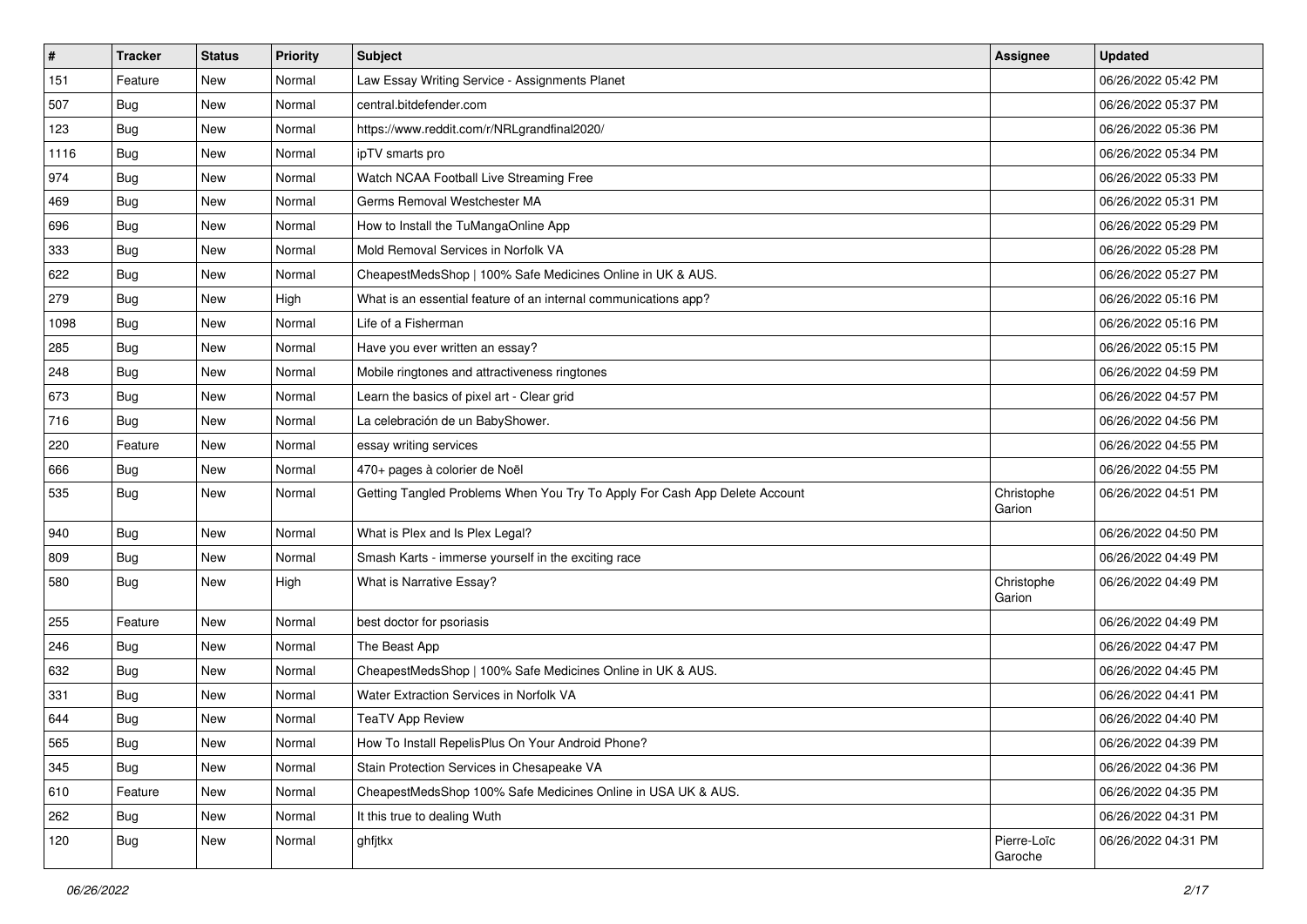| $\pmb{\sharp}$ | <b>Tracker</b> | <b>Status</b> | <b>Priority</b> | <b>Subject</b>                                                                   | <b>Assignee</b>        | <b>Updated</b>      |
|----------------|----------------|---------------|-----------------|----------------------------------------------------------------------------------|------------------------|---------------------|
| 801            | <b>Bug</b>     | New           | Normal          | Who Is an ETL Engineer                                                           |                        | 06/26/2022 04:29 PM |
| 750            | <b>Bug</b>     | New           | Normal          | Create a Report Template                                                         |                        | 06/26/2022 04:27 PM |
| 490            | <b>Bug</b>     | New           | Normal          | Unlock cash app account by getting quick solutions from the technical executives |                        | 06/26/2022 04:23 PM |
| 261            | <b>Bug</b>     | New           | Normal          | Ringtone Downloads - Easy Ways Come Up With Your Own Ringtones                   |                        | 06/26/2022 04:23 PM |
| 601            | <b>Bug</b>     | New           | Normal          | Best Essay Writing Service UK                                                    | Pierre-Loïc<br>Garoche | 06/26/2022 04:23 PM |
| 1097           | <b>Bug</b>     | New           | Normal          | Race and experience new life.                                                    |                        | 06/26/2022 04:22 PM |
| 712            | Bug            | New           | Normal          | <b>Tips and Tricks</b>                                                           |                        | 06/26/2022 04:19 PM |
| 233            | <b>Bug</b>     | New           | Normal          | Anauthorsway.com: My User Experience                                             |                        | 06/26/2022 04:14 PM |
| 817            | Bug            | <b>New</b>    | Normal          | Pacman 30th Anniversary                                                          |                        | 06/26/2022 04:13 PM |
| 631            | Bug            | New           | Normal          | How Can I Load Cash App Card at Walmart straight away?                           |                        | 06/26/2022 04:07 PM |
| 501            | <b>Bug</b>     | New           | Normal          | How Do I Annihilate Cash App Transfer Failed Problems Effectively                | Pierre-Loïc<br>Garoche | 06/26/2022 04:03 PM |
| 380            | <b>Bug</b>     | New           | Normal          | Moving Services in McLean VA                                                     |                        | 06/26/2022 03:57 PM |
| 74             | Bug            | New           | Normal          | const is not supported inside contract                                           | Pierre-Loïc<br>Garoche | 06/26/2022 03:47 PM |
| 493            | Feature        | New           | High            | chainsaw dance                                                                   |                        | 06/26/2022 03:46 PM |
| 508            | Bug            | New           | Normal          | hire a professional dissertation help                                            |                        | 06/26/2022 03:38 PM |
| 511            | Feature        | New           | Normal          | Fashion                                                                          | Anonymous              | 06/26/2022 03:33 PM |
| 234            | <b>Bug</b>     | New           | Normal          | My Personal Experience With the College Writing Services                         |                        | 06/26/2022 03:30 PM |
| 732            | Bug            | New           | Normal          | Get rectifications steps about why cash app transfer failed                      |                        | 06/26/2022 03:28 PM |
| 797            | <b>Bug</b>     | New           | Normal          | Psychedelic                                                                      | Christophe<br>Garion   | 06/26/2022 03:26 PM |
| 515            | Bug            | New           | Normal          | Fragment Nike Dunk High Tokyo Fake                                               |                        | 06/26/2022 03:25 PM |
| 219            | <b>Bug</b>     | New           | Normal          | Free Ringtones for Cell Phones.                                                  |                        | 06/26/2022 03:23 PM |
| 284            | Bug            | New           | Normal          | All About Cash App Transfer Fail Problems                                        |                        | 06/26/2022 03:15 PM |
| 193            | <b>Bug</b>     | New           | Normal          | 18% Discount on Homeopathic medicines                                            |                        | 06/26/2022 03:13 PM |
| 674            | <b>Bug</b>     | New           | Normal          | The best game in 2021                                                            | Pierre-Loïc<br>Garoche | 06/26/2022 03:10 PM |
| 478            | Feature        | New           | Normal          | Is it safe to install third-party WhatsApp GB?                                   |                        | 06/26/2022 03:03 PM |
| 218            | Bug            | New           | Normal          | Popular Educational trends                                                       |                        | 06/26/2022 03:01 PM |
| 1077           | Bug            | New           | Normal          | Les excellentes façons d'utiliser ces images                                     |                        | 06/26/2022 02:59 PM |
| 158            | <b>Bug</b>     | New           | Normal          | dfghj zcvgh                                                                      |                        | 06/26/2022 02:58 PM |
| 592            | Bug            | New           | Normal          | Deezer Premium APK - Baixe músicas de qualquer lugar do mundo de graça           |                        | 06/26/2022 02:55 PM |
| 519            | <b>Bug</b>     | New           | Normal          | Are you finding online UK Assignment writers?                                    |                        | 06/26/2022 02:55 PM |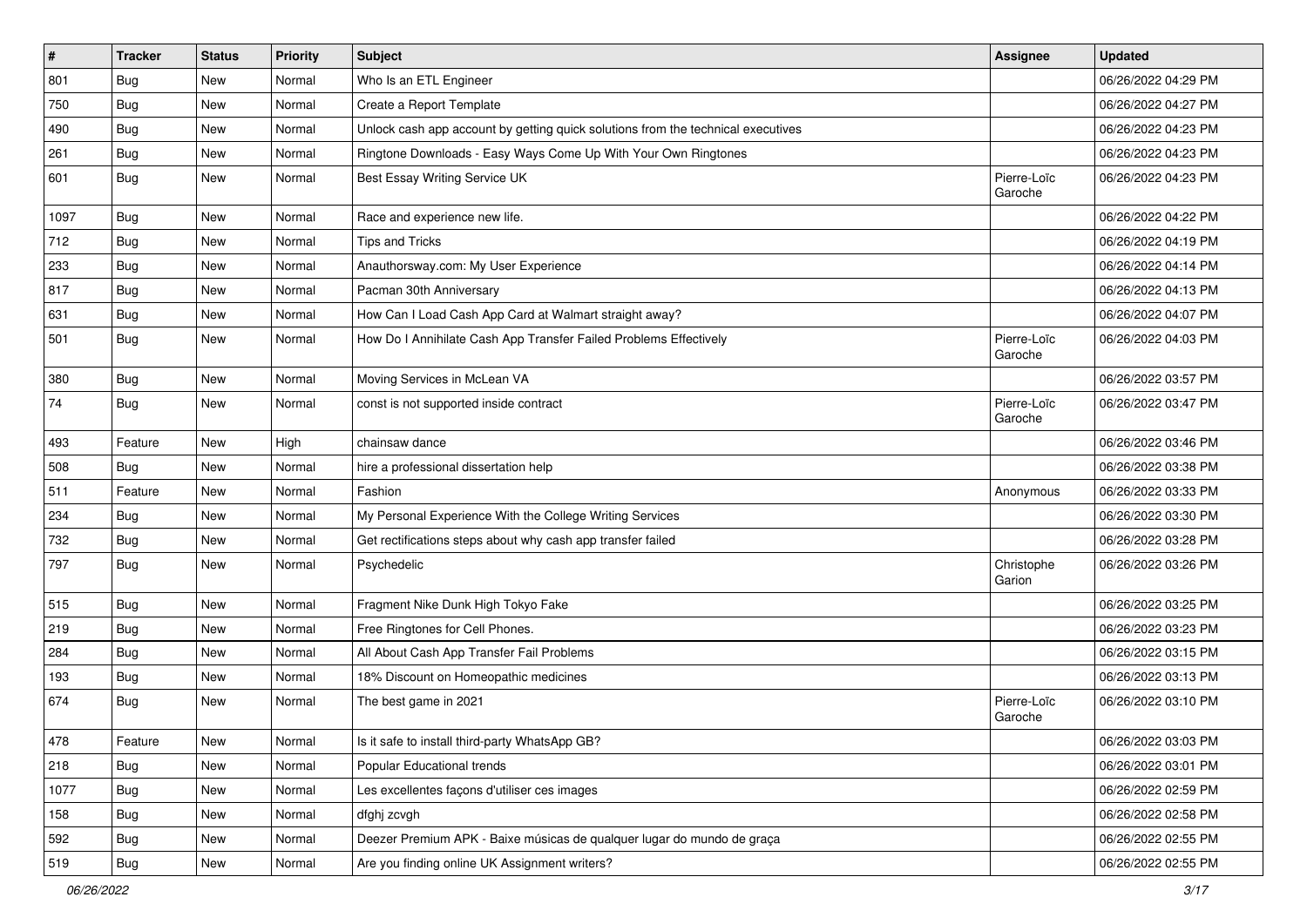| $\vert$ # | <b>Tracker</b> | <b>Status</b> | <b>Priority</b> | <b>Subject</b>                                                       | Assignee               | <b>Updated</b>      |
|-----------|----------------|---------------|-----------------|----------------------------------------------------------------------|------------------------|---------------------|
| 649       | Feature        | New           | Normal          | Pear Health Benefits                                                 |                        | 06/26/2022 02:53 PM |
| 789       | Bug            | <b>New</b>    | Normal          | Full version                                                         |                        | 06/26/2022 02:47 PM |
| 247       | <b>Bug</b>     | New           | Normal          | best 4 Channel Amp                                                   |                        | 06/26/2022 02:47 PM |
| 312       | <b>Bug</b>     | New           | Normal          | Stain Protection Services in Virginia Beach VA                       |                        | 06/26/2022 02:46 PM |
| 582       | Bug            | New           | Normal          | Cash App Won't Let Me Send Money If There Is A Low Balance Available | Pierre-Loïc<br>Garoche | 06/26/2022 02:39 PM |
| 119       | <b>Bug</b>     | New           | Normal          | klhjigyu                                                             |                        | 06/26/2022 02:31 PM |
| 494       | Bug            | New           | Normal          | <b>Buy Discussion Post</b>                                           |                        | 06/26/2022 02:29 PM |
| 525       | <b>Bug</b>     | New           | Normal          | If you don't have a QR code: How to activate cash app card in app    |                        | 06/26/2022 02:27 PM |
| 183       | <b>Bug</b>     | New           | Normal          | Nursing Assignment Help Online                                       |                        | 06/26/2022 02:25 PM |
| 237       | Feature        | New           | Normal          | HP Printer Assistant Software   Download & Install HP Assistant      |                        | 06/26/2022 02:24 PM |
| 503       | <b>Bug</b>     | New           | Normal          | Youtube Premium Apk free download for Android                        |                        | 06/26/2022 02:23 PM |
| 513       | Bug            | New           | Normal          | Unlock cash app account using the easy steps:                        | Anonymous              | 06/26/2022 02:22 PM |
| 822       | Bug            | New           | Normal          | Dowload Your Boyfriend Game                                          |                        | 06/26/2022 02:21 PM |
| 250       | <b>Bug</b>     | New           | Normal          | Reviews of phone ringtones                                           |                        | 06/26/2022 02:11 PM |
| 573       | <b>Bug</b>     | New           | Normal          | Experimente lo mejor en la aplicación Apk de juegos gratis           |                        | 06/26/2022 02:11 PM |
| 531       | <b>Bug</b>     | New           | Normal          | Cheap Assignment Writing Service UK                                  | Anonymous              | 06/26/2022 02:10 PM |
| 278       | Bug            | New           | Normal          | Cash App Help & Solutions - Here You Will Get Better Assistance      |                        | 06/26/2022 02:05 PM |
| 961       | <b>Bug</b>     | New           | Normal          | TeaTv is an Android                                                  |                        | 06/26/2022 02:02 PM |
| 141       | Feature        | New           | Normal          | Something about jerry curly                                          |                        | 06/26/2022 02:02 PM |
| 589       | <b>Bug</b>     | New           | Normal          | How can I get the cash app phone number of customer support?         |                        | 06/26/2022 01:59 PM |
| 180       | Feature        | New           | Normal          | homoeobazaar                                                         |                        | 06/26/2022 01:57 PM |
| 754       | Bug            | New           | Normal          | Cómo descargar tonos gratis de teléfono celular                      |                        | 06/26/2022 01:56 PM |
| 568       | <b>Bug</b>     | New           | Normal          | Instale a versão mais recente do YouTube Premium                     |                        | 06/26/2022 01:53 PM |
| 267       | <b>Bug</b>     | New           | Normal          | How To Use Internet Radio Services To Listen To Your Favorite Songs  |                        | 06/26/2022 01:52 PM |
| 768       | Bug            | New           | Normal          | Where can you buy best jackets online?                               |                        | 06/26/2022 01:50 PM |
| 175       | Feature        | New           | Normal          | All About Cash App Transfer Fail Problems                            |                        | 06/26/2022 01:45 PM |
| 144       | <b>Bug</b>     | New           | Normal          | curly bob lace front wigs                                            |                        | 06/26/2022 01:44 PM |
| 705       | <b>Bug</b>     | New           | Normal          | wuxiaworld                                                           |                        | 06/26/2022 01:43 PM |
| 784       | <b>Bug</b>     | New           | Normal          | How To Add Money On Cash App Card And Check The Funds?               |                        | 06/26/2022 01:43 PM |
| 553       | Bug            | New           | Normal          | Cinema HD APK - Free Movie Enjoyment App on Android                  |                        | 06/26/2022 01:39 PM |
| 699       | Bug            | New           | Normal          | Would you be able to utilize Cash App Twitch?                        |                        | 06/26/2022 01:31 PM |
| 735       | <b>Bug</b>     | New           | Normal          | A quick fix of how to get money back from cash app stocks            |                        | 06/26/2022 01:31 PM |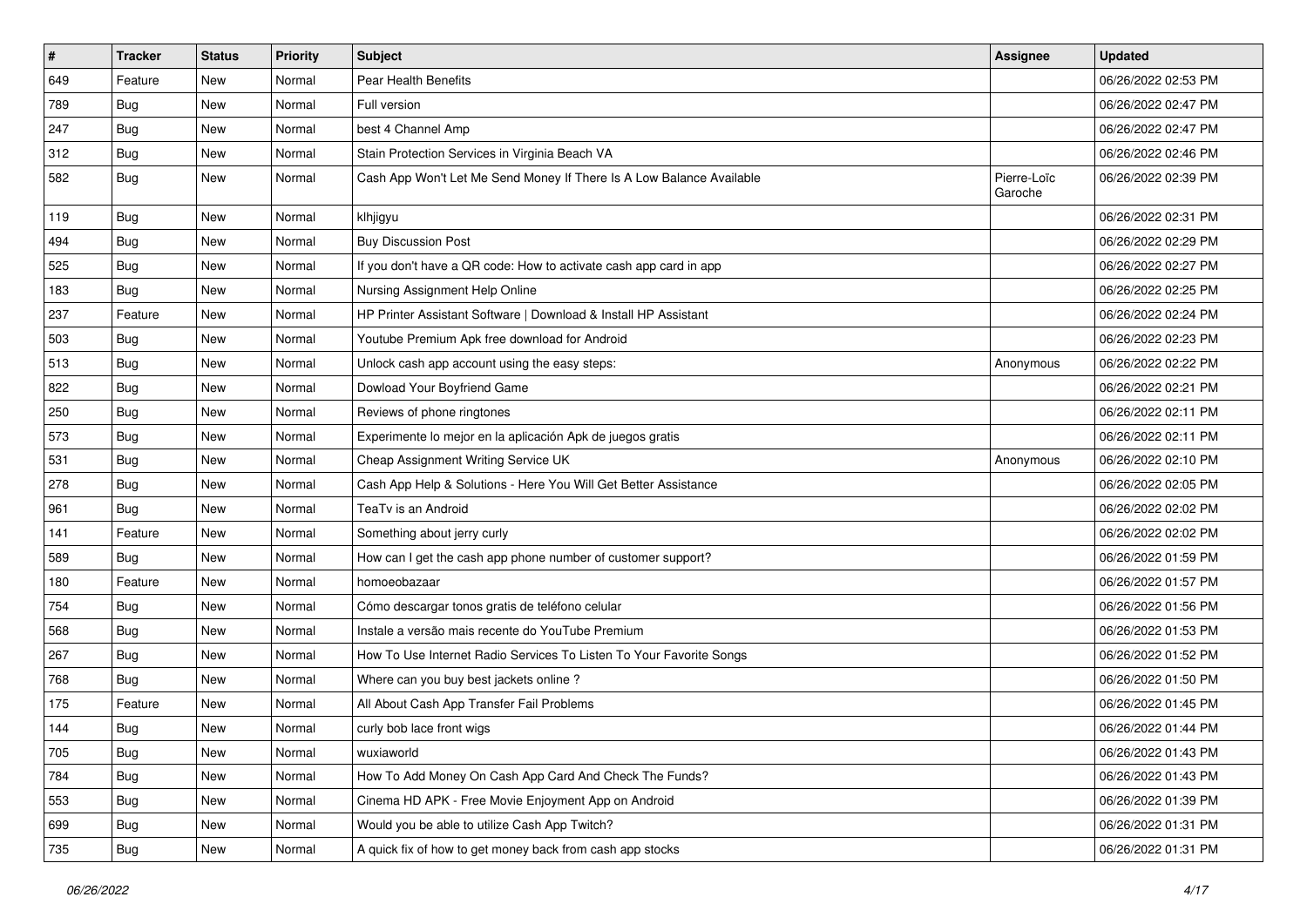| $\vert$ # | <b>Tracker</b> | <b>Status</b> | <b>Priority</b> | Subject                                                                       | Assignee               | <b>Updated</b>      |
|-----------|----------------|---------------|-----------------|-------------------------------------------------------------------------------|------------------------|---------------------|
| 575       | Feature        | New           | Low             | cheap jordan replicas for sale                                                | Pierre-Loïc<br>Garoche | 06/26/2022 01:30 PM |
| 773       | <b>Bug</b>     | New           | Normal          | Spades - Play online free                                                     |                        | 06/26/2022 01:26 PM |
| 265       | Bug            | New           | Normal          | 3 Faq's On Downloading To Your Apple Ipod                                     |                        | 06/26/2022 01:26 PM |
| 623       | Bug            | New           | Normal          | Listen to online radio stations for mobile phones                             |                        | 06/26/2022 01:20 PM |
| 292       | <b>Bug</b>     | New           | Normal          | Venmo to Cash App Transfer Of Money- Explore Here                             |                        | 06/26/2022 01:20 PM |
| 640       | Bug            | New           | Normal          | play game with me                                                             |                        | 06/26/2022 01:19 PM |
| 759       | <b>Bug</b>     | New           | Normal          | Canon IJ Network Tool                                                         | Pierre-Loïc<br>Garoche | 06/26/2022 01:17 PM |
| 523       | Bug            | New           | Normal          | What Is The Right Google Account Recovery Aid To Regain Account Access?       | Pierre-Loïc<br>Garoche | 06/26/2022 01:15 PM |
| 687       | Bug            | New           | Normal          | How to use twitch.tv/activate?                                                |                        | 06/26/2022 01:15 PM |
| 1018      | Bug            | New           | Normal          | So erhalten Sie ein kostenloses Hörbuch                                       |                        | 06/26/2022 01:15 PM |
| 694       | <b>Bug</b>     | New           | Normal          | How to Get Guidance On How To Cash App Withdrawal Limit?                      | Christophe<br>Garion   | 06/26/2022 01:15 PM |
| 510       | Feature        | New           | Normal          | Fashion                                                                       | Anonymous              | 06/26/2022 01:11 PM |
| 88        | <b>Bug</b>     | New           | Normal          | kind2 output: When for node arguments                                         | Pierre-Loïc<br>Garoche | 06/26/2022 01:11 PM |
| 555       | Bug            | New           | Normal          | web design development in hyderabad                                           |                        | 06/26/2022 01:08 PM |
| 798       | <b>Bug</b>     | New           | Normal          | Who Is an ETL Engineer                                                        |                        | 06/26/2022 01:07 PM |
| 537       | Bug            | New           | Normal          | Get tech assistance with customer support on ATT Yahoo email login issue.     |                        | 06/26/2022 01:06 PM |
| 157       | <b>Bug</b>     | New           | Normal          | Forget cash app pin                                                           |                        | 06/26/2022 01:04 PM |
| 664       | <b>Bug</b>     | New           | Normal          | Tea TV Apk Download - The Best Way to Watch Movies Offline                    |                        | 06/26/2022 12:59 PM |
| 289       | <b>Bug</b>     | New           | Normal          | Recover Yahoo Mail Forgotten Password - Explore Kanata Chinese                |                        | 06/26/2022 12:59 PM |
| 811       | Bug            | New           | Normal          | Canon IJ Network Tool                                                         |                        | 06/26/2022 12:58 PM |
| 251       | Bug            | New           | Normal          | All About Cash App Transfer Fail Problems                                     | Pierre-Loïc<br>Garoche | 06/26/2022 12:57 PM |
| 136       | <b>Bug</b>     | New           | Normal          | snappow                                                                       |                        | 06/26/2022 12:51 PM |
| 189       | Bug            | New           | Normal          | <b>College Biology Writing Services</b>                                       |                        | 06/26/2022 12:50 PM |
| 922       | Bug            | New           | Normal          | Why Is The Need For Assignment Writing Services?                              |                        | 06/26/2022 12:42 PM |
| 228       | Bug            | New           | Normal          | Why Does Cash App Transaction Failed? - Here Is the Answer                    |                        | 06/26/2022 12:40 PM |
| 275       | <b>Bug</b>     | New           | Normal          | Activate Cash App Card With Or Without QR - Step By Step Guide                | Pierre-Loïc<br>Garoche | 06/26/2022 12:33 PM |
| 783       | <b>Bug</b>     | New           | Normal          | How Do I Determine The Reasons And Solutions To Fix Cash App Transfer Failed? |                        | 06/26/2022 12:30 PM |
| 263       | Feature        | New           | Normal          | Wrecked Car Is Nothing But A Worthless                                        | Pierre-Loïc<br>Garoche | 06/26/2022 12:27 PM |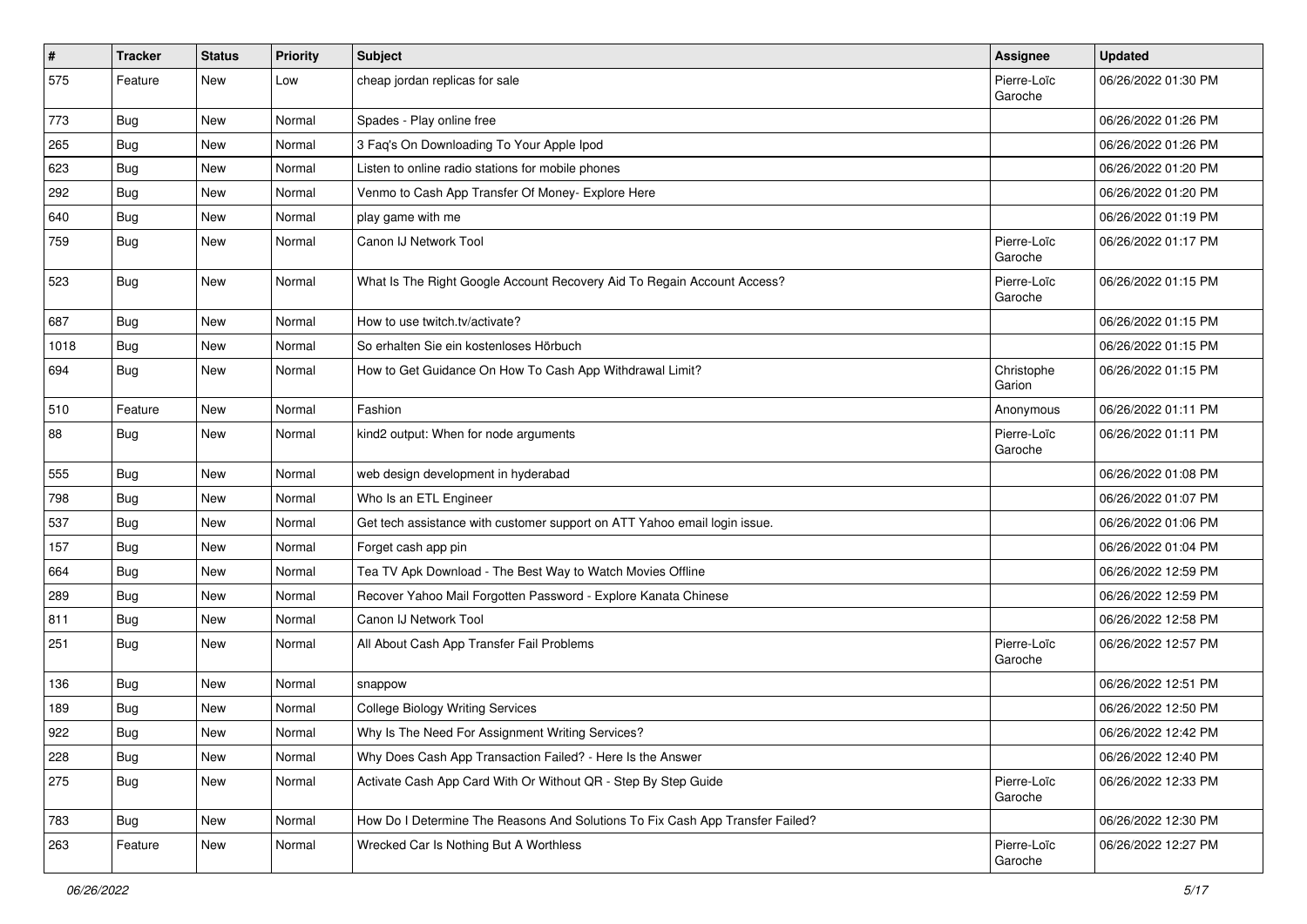| $\vert$ # | <b>Tracker</b> | <b>Status</b> | <b>Priority</b> | <b>Subject</b>                                                                         | <b>Assignee</b>        | <b>Updated</b>      |
|-----------|----------------|---------------|-----------------|----------------------------------------------------------------------------------------|------------------------|---------------------|
| 749       | <b>Bug</b>     | New           | Normal          | The Best Bubble Shooter Game for Android                                               |                        | 06/26/2022 12:12 PM |
| 719       | Bug            | New           | Normal          | How Do I Send \$5000 Through Cash App Account With Ease?                               |                        | 06/26/2022 12:11 PM |
| 941       | Bug            | New           | Normal          | is Disney Now and Disney Plus different?                                               |                        | 06/26/2022 12:10 PM |
| 1115      | <b>Bug</b>     | <b>New</b>    | Normal          | How to access your saved favorite Tiktok                                               |                        | 06/26/2022 12:01 PM |
| 466       | Bug            | New           | Normal          | Floor Stripping Westchester MA                                                         |                        | 06/26/2022 11:57 AM |
| 549       | Bug            | New           | Normal          | Radio Luisteren                                                                        |                        | 06/26/2022 11:56 AM |
| 260       | <b>Bug</b>     | New           | Normal          | Web Design Services Near Me                                                            |                        | 06/26/2022 11:55 AM |
| 75        | <b>Bug</b>     | New           | Normal          | exception File "checks/algebraicLoop.ml", line 368, characters 16-22: Assertion failed |                        | 06/26/2022 11:50 AM |
| 491       | Feature        | New           | Normal          | Automatically download and paste Reddit wallpapers into Windows                        |                        | 06/26/2022 11:49 AM |
| 486       | Bug            | New           | Low             | HP Wireless Printer Setup                                                              | Anonymous              | 06/26/2022 11:47 AM |
| 264       | Bug            | New           | Normal          | We Buy Your Unwanted Car                                                               | Corentin<br>Lauverjat  | 06/26/2022 11:42 AM |
| 150       | Bug            | New           | Normal          | dfgh                                                                                   |                        | 06/26/2022 11:41 AM |
| 702       | Bug            | New           | Normal          | Avail Chime Customer Service to know How To Get Chime Bank Statement                   |                        | 06/26/2022 11:41 AM |
| 500       | <b>Bug</b>     | New           | Normal          | Simply contact the technical team, to find the solution to cash app refund problems.   | Pierre-Loïc<br>Garoche | 06/26/2022 11:36 AM |
| 194       | Bug            | New           | Normal          | lace closure wigs                                                                      |                        | 06/26/2022 11:34 AM |
| 1120      | <b>Bug</b>     | New           | Normal          | Summary of 5 best coloring apps on phones                                              |                        | 06/26/2022 11:32 AM |
| 231       | Bug            | New           | Normal          | Is the ringtone download difficult or not?                                             | Pierre-Loïc<br>Garoche | 06/26/2022 11:30 AM |
| 777       | Bug            | New           | Normal          | Obtain driving instructions using Google Maps.                                         |                        | 06/26/2022 11:30 AM |
| 209       | Bug            | New           | Normal          | Neglect to access old Cash App account considering message notice issue? Contact help. |                        | 06/26/2022 11:29 AM |
| 522       | Feature        | New           | Normal          | Can You Check App Limits, If Cash app won't let me send money?                         |                        | 06/26/2022 11:29 AM |
| 536       | <b>Bug</b>     | New           | Normal          | How to check the balance on the cash app card                                          | Hamza<br>Bourbouh      | 06/26/2022 11:28 AM |
| 495       | <b>Bug</b>     | New           | Normal          | Twitch Clip Downloader Download Twitch Clips Online 2021                               |                        | 06/26/2022 11:27 AM |
| 230       | <b>Bug</b>     | New           | Normal          | Add Money To Cash App Card - Auto Cash Apps                                            |                        | 06/26/2022 11:25 AM |
| 258       | <b>Bug</b>     | New           | Normal          | Fake Nike Dunk High AMBUSH Deep Royal                                                  |                        | 06/26/2022 11:25 AM |
| 698       | Feature        | New           | Normal          | Connect with cash app representative to ask about cash app flip scam                   |                        | 06/26/2022 11:24 AM |
| 574       | Bug            | New           | Normal          | How to fix the Epson printer offline issue due to a wired connection?                  |                        | 06/26/2022 11:19 AM |
| 620       | <b>Bug</b>     | New           | Normal          | Viagra Meds: Fastest & Quick Delivery On Your Doorstep - USA                           |                        | 06/26/2022 11:15 AM |
| 604       | <b>Bug</b>     | New           | Normal          | Idle Game Online                                                                       |                        | 06/26/2022 11:11 AM |
| 473       | <b>Bug</b>     | New           | Normal          | Floor Stripping Arlington MA                                                           |                        | 06/26/2022 11:10 AM |
| 685       | <b>Bug</b>     | New           | Low             | youtube thumbnail downloader                                                           | Pierre-Loïc<br>Garoche | 06/26/2022 11:07 AM |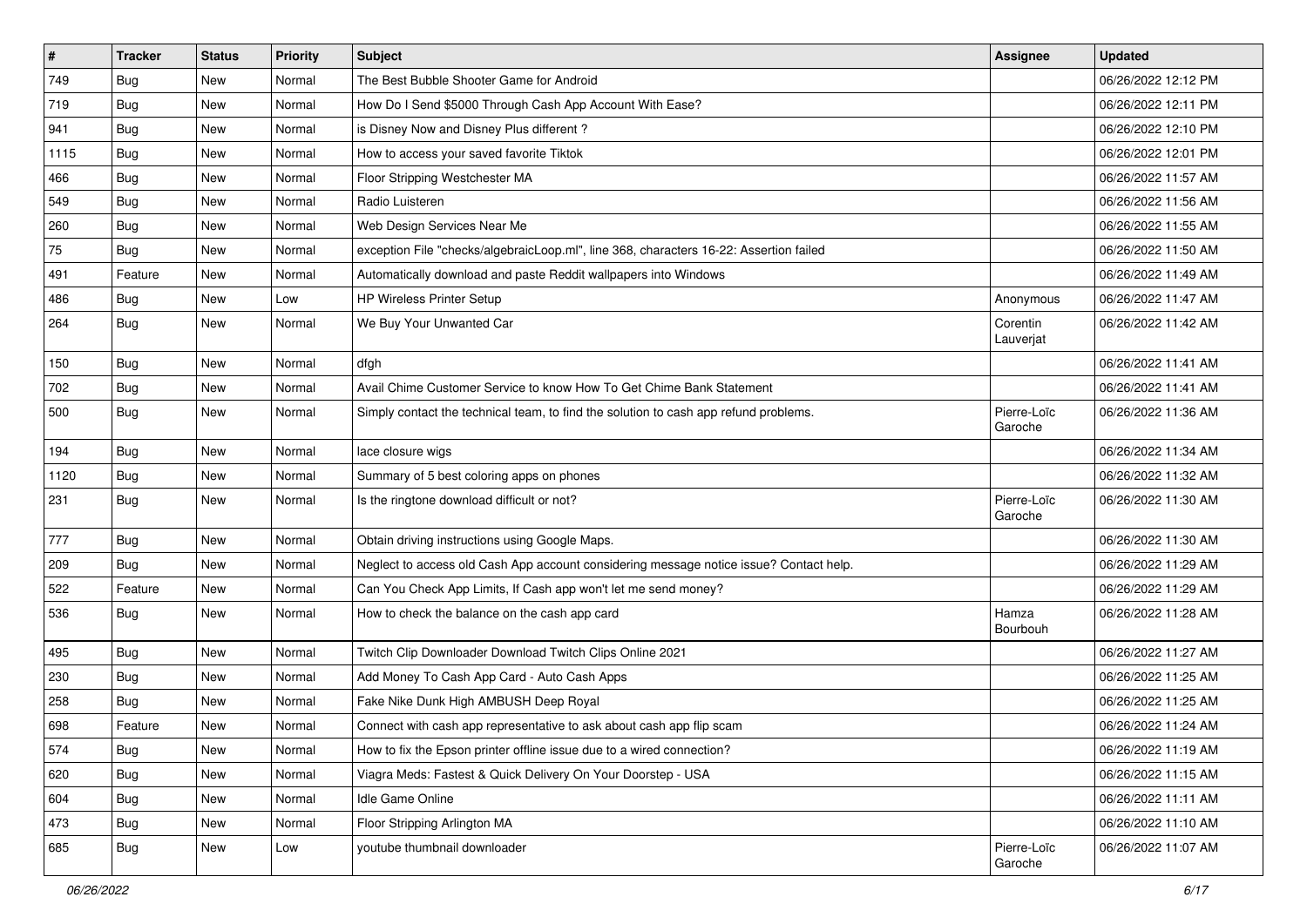| $\sharp$ | <b>Tracker</b> | <b>Status</b> | <b>Priority</b> | Subject                                                                          | <b>Assignee</b> | <b>Updated</b>      |
|----------|----------------|---------------|-----------------|----------------------------------------------------------------------------------|-----------------|---------------------|
| 257      | <b>Bug</b>     | New           | Normal          | Best latte machines                                                              |                 | 06/26/2022 11:07 AM |
| 505      | <b>Bug</b>     | New           | Normal          | www.trendmicro.com/activate                                                      |                 | 06/26/2022 11:07 AM |
| 788      | Bug            | New           | Normal          | Intro Maker Mod APK                                                              |                 | 06/26/2022 11:01 AM |
| 541      | Bug            | New           | Normal          | How to fix the cash app payment failed errors?                                   |                 | 06/26/2022 11:01 AM |
| 488      | Bug            | New           | Normal          | Quick solution to solve cash app dispute by the technical team                   |                 | 06/26/2022 10:58 AM |
| 470      | <b>Bug</b>     | New           | Normal          | Commercial Floor Cleaning Westchester MA                                         |                 | 06/26/2022 10:56 AM |
| 140      | Bug            | New           | Normal          | sugarbalanceusa                                                                  |                 | 06/26/2022 10:54 AM |
| 567      | <b>Bug</b>     | New           | Normal          | Singapore assignment help                                                        |                 | 06/26/2022 10:52 AM |
| 282      | Bug            | New           | Normal          | Activate Cash App Card: Learn Simple Steps & Fix Errors                          |                 | 06/26/2022 10:39 AM |
| 118      | Bug            | New           | Normal          | golf                                                                             | Anonymous       | 06/26/2022 10:39 AM |
| 547      | <b>Bug</b>     | New           | Normal          | Get rid of the issue of cash app down by calling experts.                        |                 | 06/26/2022 10:38 AM |
| 764      | Bug            | New           | Normal          | What is available to see what I can watch HBO Max?                               |                 | 06/26/2022 10:38 AM |
| 952      | Bug            | New           | Normal          | Canon IJ Network Tool                                                            |                 | 06/26/2022 10:35 AM |
| 577      | Bug            | New           | Normal          | Follow these easy steps to make Admiral Casino Login                             |                 | 06/26/2022 10:30 AM |
| 812      | Feature        | New           | Normal          | canon.com/ijsetup                                                                |                 | 06/26/2022 10:21 AM |
| 168      | Bug            | New           | Normal          | UFC 256 Live Stream Online                                                       |                 | 06/26/2022 10:16 AM |
| 662      | Bug            | New           | Normal          | Oreo TV Download - The Easiest Way to Watch Live TV                              |                 | 06/26/2022 10:14 AM |
| 581      | Bug            | <b>New</b>    | Normal          | E-Learning Course Help                                                           |                 | 06/26/2022 10:14 AM |
| 597      | Bug            | New           | Normal          | Universo s / f Download                                                          |                 | 06/26/2022 10:14 AM |
| 169      | Bug            | New           | Normal          | CV Maker - UAE CV Writing Agency                                                 |                 | 06/26/2022 10:12 AM |
| 617      | <b>Bug</b>     | New           | Normal          | Buy Vidalista Tablets (Tadalafil) at [\$25 OFF + Free Shipping] Vidalistatablets |                 | 06/26/2022 10:11 AM |
| 214      | Feature        | New           | Normal          | Five Christmas Apps For Apple Users                                              |                 | 06/26/2022 10:10 AM |
| 967      | Feature        | New           | Normal          | stream live nfl games free online                                                |                 | 06/26/2022 10:09 AM |
| 190      | <b>Bug</b>     | New           | Normal          | All About Cash App Transfer Fail Problems                                        |                 | 06/26/2022 10:07 AM |
| 215      | Bug            | New           | Normal          | How For Top Level Cell Phone For You                                             |                 | 06/26/2022 10:03 AM |
| 372      | Bug            | New           | Normal          | Auto Transport Services in Arlington County VA                                   |                 | 06/26/2022 10:03 AM |
| 184      | <b>Bug</b>     | New           | Normal          | <b>Affordable Business Writing Services</b>                                      |                 | 06/26/2022 09:46 AM |
| 642      | Bug            | New           | Normal          | thong tin thoi tiet ngay hom nay                                                 |                 | 06/26/2022 09:45 AM |
| 993      | <b>Bug</b>     | New           | Normal          | IO Games Free Online                                                             |                 | 06/26/2022 09:41 AM |
| 652      | <b>Bug</b>     | New           | Normal          | Sesame Health Benefits                                                           |                 | 06/26/2022 09:38 AM |
| 400      | <b>Bug</b>     | New           | Normal          | Office Moving Services in Potomac MD                                             |                 | 06/26/2022 09:28 AM |
| 799      | <b>Bug</b>     | New           | Normal          | Who Is an ETL Engineer                                                           |                 | 06/26/2022 09:27 AM |
| 181      | <b>Bug</b>     | New           | Normal          | Healthcare Custom Writing Services                                               |                 | 06/26/2022 09:26 AM |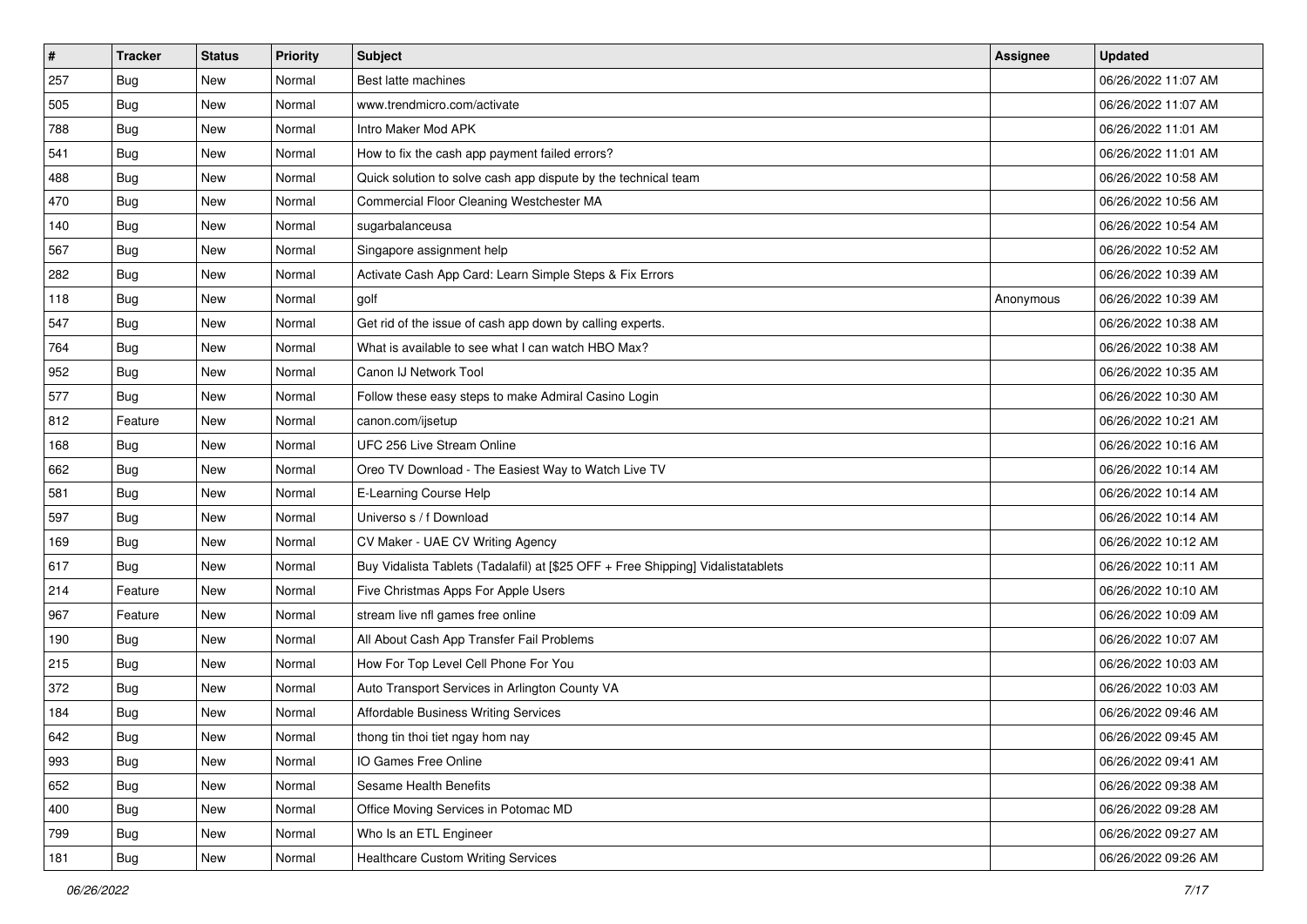| $\vert$ # | <b>Tracker</b> | <b>Status</b> | <b>Priority</b> | Subject                                                                                                                                                  | Assignee               | <b>Updated</b>      |
|-----------|----------------|---------------|-----------------|----------------------------------------------------------------------------------------------------------------------------------------------------------|------------------------|---------------------|
| 989       | <b>Bug</b>     | New           | Normal          | Barewoods Wax Cigar                                                                                                                                      |                        | 06/26/2022 09:19 AM |
| 1111      | <b>Bug</b>     | New           | Normal          | LOLBeans is a fun battle royale game where you race with other players while avoiding obstacles. Reach the end<br>of the course in competitive gameplay! |                        | 06/26/2022 09:17 AM |
| 167       | Bug            | New           | Normal          | instant loan without documents                                                                                                                           | Anonymous              | 06/26/2022 09:16 AM |
| 504       | <b>Bug</b>     | New           | Normal          | A beginner should always look for online Java assignment help!                                                                                           |                        | 06/26/2022 09:15 AM |
| 706       | Bug            | New           | Normal          | How Can You Cancel A Cash App Payment Without Any Prior Information?                                                                                     |                        | 06/26/2022 09:13 AM |
| 770       | <b>Bug</b>     | New           | Normal          | Canon IJ Network Tool                                                                                                                                    |                        | 06/26/2022 09:12 AM |
| 1109      | Feature        | <b>New</b>    | Normal          | Six Guns Mod Apk Answers Your Questions                                                                                                                  | Christophe<br>Garion   | 06/26/2022 09:12 AM |
| 613       | <b>Bug</b>     | New           | Normal          | Buy Aspadol 100mg Tab Online in US, UK, AU   Erospharmacy                                                                                                |                        | 06/26/2022 09:10 AM |
| 142       | Feature        | New           | Normal          | About ashimary hair                                                                                                                                      |                        | 06/26/2022 09:07 AM |
| 115       | <b>Bug</b>     | New           | Normal          | NFL LIVE STREAM                                                                                                                                          |                        | 06/26/2022 08:48 AM |
| 958       | <b>Bug</b>     | New           | Normal          | Avail Cash app support service to know Sutton bank cash app number                                                                                       |                        | 06/26/2022 08:46 AM |
| 658       | <b>Bug</b>     | New           | Normal          | <b>Watermelon Nutrition Facts And Health Benefits</b>                                                                                                    |                        | 06/26/2022 08:33 AM |
| 336       | Bug            | New           | Normal          | Tile & Grout Cleaning Services in Norfolk VA                                                                                                             |                        | 06/26/2022 08:33 AM |
| 578       | Feature        | New           | High            | Derrick Gore                                                                                                                                             | Pierre-Loïc<br>Garoche | 06/26/2022 08:32 AM |
| 984       | Bug            | <b>New</b>    | Normal          | How to disable, permanently delete Twitter account on phone, PC                                                                                          |                        | 06/26/2022 08:28 AM |
| 747       | Bug            | New           | Normal          | How to Install Tyflex Plus on Your Android Device                                                                                                        |                        | 06/26/2022 08:16 AM |
| 551       | <b>Bug</b>     | <b>New</b>    | Normal          | Why Do Students Need Online Best Dissertation Writing Services?                                                                                          |                        | 06/26/2022 08:15 AM |
| 216       | Feature        | New           | High            | Barry Keoghan                                                                                                                                            | Pierre-Loïc<br>Garoche | 06/26/2022 08:04 AM |
| 874       | Bug            | New           | Normal          | Cómo descargar Minecraft Apk                                                                                                                             |                        | 06/26/2022 08:01 AM |
| 767       | Bug            | New           | Normal          | apkmod                                                                                                                                                   |                        | 06/26/2022 07:59 AM |
| 963       | Feature        | New           | Normal          | Why I am not getting cool cash app card designs- call experts                                                                                            |                        | 06/26/2022 07:52 AM |
| 570       | <b>Bug</b>     | New           | Normal          | What is Sutton bank cash app customer service phone number?                                                                                              | Pierre-Loïc<br>Garoche | 06/26/2022 07:49 AM |
| 159       | <b>Bug</b>     | <b>New</b>    | Normal          | xfguih njgkh                                                                                                                                             |                        | 06/26/2022 07:47 AM |
| 1102      | Bug            | New           | Normal          | Charlottesville Travel Guide?                                                                                                                            |                        | 06/26/2022 07:44 AM |
| 517       | Bug            | New           | Normal          | Proficient tips to take help of cash app support professionals:                                                                                          |                        | 06/26/2022 07:34 AM |
| 475       | <b>Bug</b>     | New           | Normal          | Floor Cleaning Arlington MA                                                                                                                              |                        | 06/26/2022 07:33 AM |
| 498       | <b>Bug</b>     | New           | Normal          | Téléchargeur SoundCloud : SoundCloud en Mp3                                                                                                              | Christophe<br>Garion   | 06/26/2022 07:29 AM |
| 492       | <b>Bug</b>     | New           | Normal          | HD Streamz MOD APK v3.5.5 (Keine Werbung)                                                                                                                |                        | 06/26/2022 07:29 AM |
| 506       | <b>Bug</b>     | New           | Normal          | www.trendmicro.com/activate                                                                                                                              |                        | 06/26/2022 07:28 AM |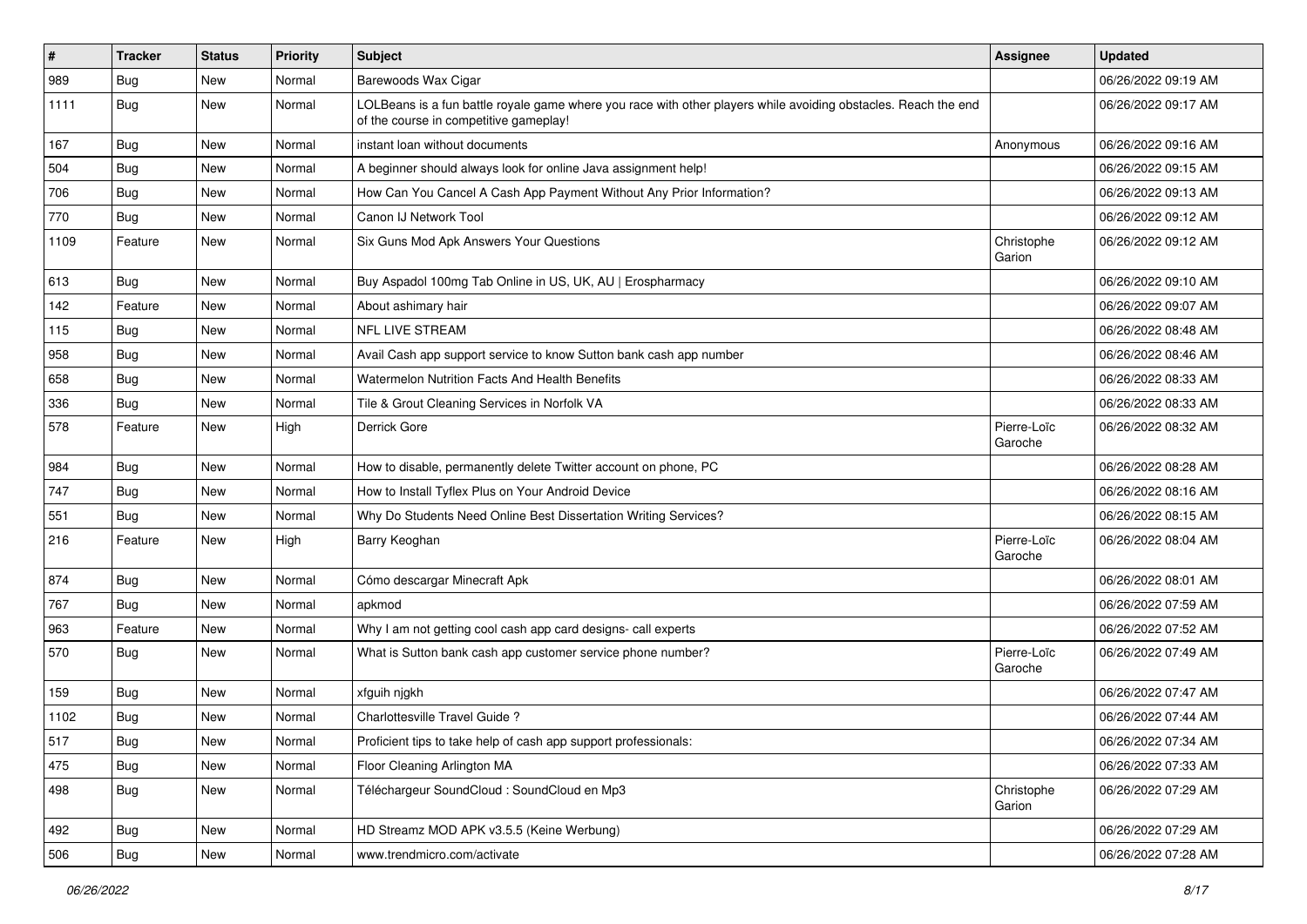| $\vert$ # | <b>Tracker</b> | <b>Status</b> | <b>Priority</b> | Subject                                                                                                                                      | <b>Assignee</b>        | <b>Updated</b>      |
|-----------|----------------|---------------|-----------------|----------------------------------------------------------------------------------------------------------------------------------------------|------------------------|---------------------|
| 153       | Bug            | New           | Normal          | urgent loan online                                                                                                                           | Christophe<br>Garion   | 06/26/2022 07:22 AM |
| 964       | Bug            | New           | Normal          | Can I Fix Cash App Transfer Failed Issues By Adding Sufficient Funds?                                                                        |                        | 06/26/2022 07:21 AM |
| 132       | <b>Bug</b>     | New           | Normal          | concrete-everything                                                                                                                          |                        | 06/26/2022 07:20 AM |
| 771       | <b>Bug</b>     | New           | Normal          | united airlines baggage policy                                                                                                               |                        | 06/26/2022 07:19 AM |
| 960       | Feature        | New           | Normal          | Zooming Instagram Picture In Full HD                                                                                                         | Pierre-Loïc<br>Garoche | 06/26/2022 07:18 AM |
| 682       | Bug            | <b>New</b>    | Normal          | Does Facebook customer service live chat allow to speak with someone?                                                                        |                        | 06/26/2022 07:17 AM |
| 520       | Bug            | New           | Normal          | What Is The Major Role Of Cash.app/Help and Support Page?                                                                                    |                        | 06/26/2022 07:10 AM |
| 200       | Bug            | New           | Normal          | uiopi[o                                                                                                                                      |                        | 06/26/2022 07:06 AM |
| 814       | <b>Bug</b>     | New           | Normal          | Stage Fright Cure                                                                                                                            | Pierre-Loïc<br>Garoche | 06/26/2022 07:04 AM |
| 628       | Bug            | New           | Normal          | CV reviewing services!                                                                                                                       |                        | 06/26/2022 06:49 AM |
| 269       | Bug            | New           | Normal          | Is there such a site for app design?                                                                                                         | Anonymous              | 06/26/2022 06:46 AM |
| 657       | Bug            | New           | Normal          | Coconut Nutrition Facts And Health Benefits                                                                                                  |                        | 06/26/2022 06:45 AM |
| 627       | <b>Bug</b>     | New           | Normal          | <b>HELO</b>                                                                                                                                  |                        | 06/26/2022 06:42 AM |
| 638       | <b>Bug</b>     | New           | Normal          | Run 3 game                                                                                                                                   |                        | 06/26/2022 06:31 AM |
| 217       | <b>Bug</b>     | New           | Normal          | How this service matter most?                                                                                                                |                        | 06/26/2022 06:31 AM |
| 718       | Bug            | New           | High            | Solve Complex Accounting Assignments                                                                                                         | Hamza<br>Bourbouh      | 06/26/2022 06:17 AM |
| 728       | Bug            | New           | Normal          | Will Cash App refund money if scammed? Hitches With Optimum Ease                                                                             |                        | 06/26/2022 06:15 AM |
| 714       | Bug            | New           | Normal          | Cuevana 3 Premium - Enjoy Your Favorite Movies and TV Shows on Your Smart TV                                                                 |                        | 06/26/2022 06:14 AM |
| 281       | Feature        | New           | Normal          | what are the types of Ringtones?                                                                                                             | Anonymous              | 06/26/2022 06:00 AM |
| 977       | <b>Bug</b>     | New           | Normal          | Fans of the Old Country will like this book.                                                                                                 |                        | 06/26/2022 05:54 AM |
| 572       | Feature        | New           | Normal          | New features of WhatsApp Plus on Android phones                                                                                              | Pierre-Loïc<br>Garoche | 06/26/2022 05:54 AM |
| 499       | Feature        | New           | Normal          | Discover The Premium Features Of Spotify Mod Apk                                                                                             |                        | 06/26/2022 05:52 AM |
| 76        | <b>Bug</b>     | New           | Normal          | Import error: Load error: imported node real_to_int declared in a regular Lustre file. File "include/conv.lusi", line 1,<br>characters 0-64: |                        | 06/26/2022 05:52 AM |
| 609       | Bug            | New           | High            | Online Trusted Medicine Store in US for Health - Genericmedsupply                                                                            |                        | 06/26/2022 05:43 AM |
| 665       | Feature        | New           | Normal          | Look for a dedicated help with finance assignment                                                                                            |                        | 06/26/2022 05:42 AM |
| 990       | Bug            | New           | Normal          | Mushrooms                                                                                                                                    |                        | 06/26/2022 05:41 AM |
| 116       | <b>Bug</b>     | New           | Normal          | aertaeyg                                                                                                                                     |                        | 06/26/2022 05:38 AM |
| 481       | <b>Bug</b>     | New           | Normal          | Nur Online Shop                                                                                                                              |                        | 06/26/2022 05:37 AM |
| 198       | <b>Bug</b>     | New           | Normal          | DR. RECKEWEG R42 (HAEMOVENIN) (22ML)                                                                                                         |                        | 06/26/2022 05:31 AM |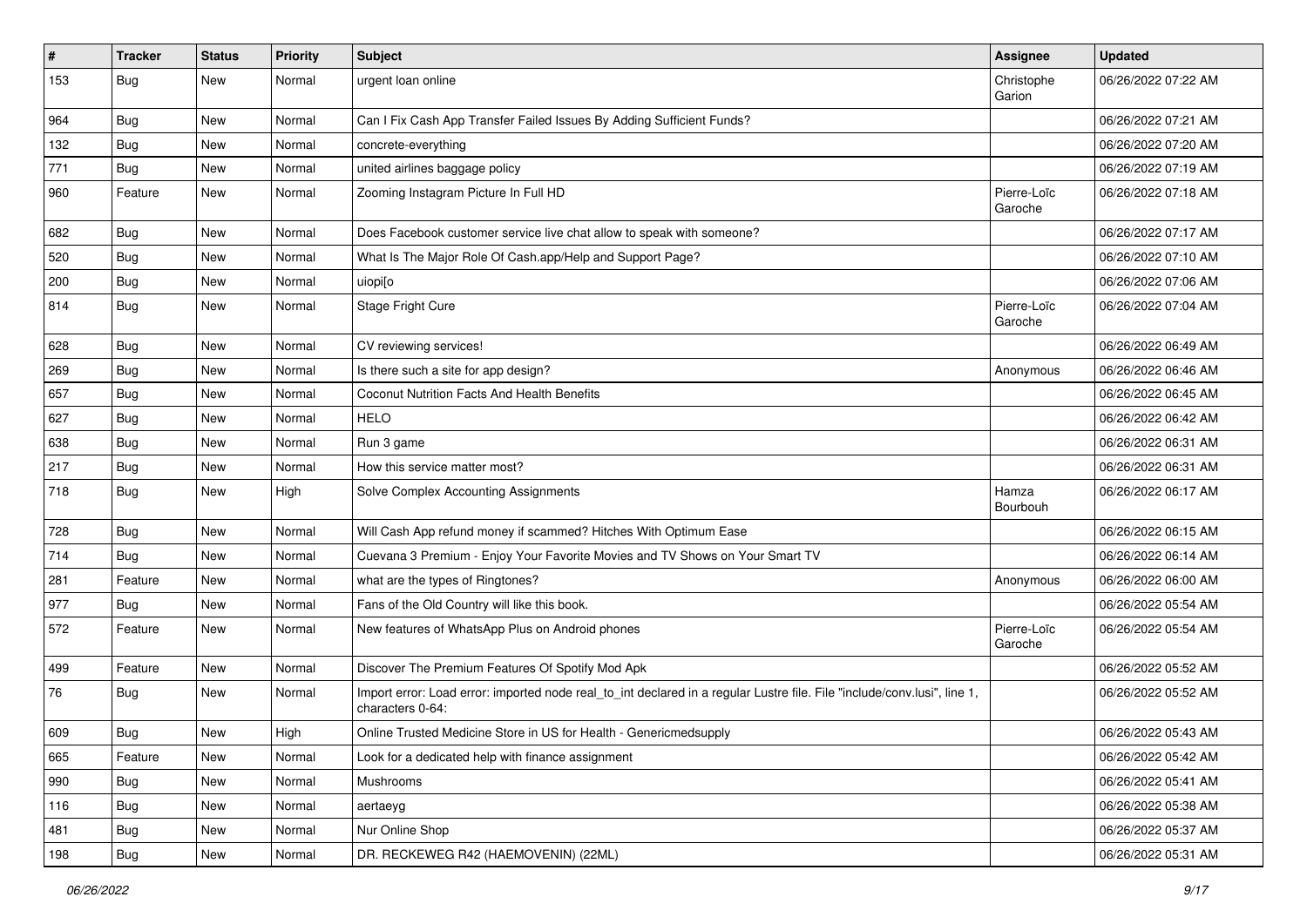| $\vert$ # | <b>Tracker</b> | <b>Status</b> | <b>Priority</b> | <b>Subject</b>                                                              | Assignee               | <b>Updated</b>      |
|-----------|----------------|---------------|-----------------|-----------------------------------------------------------------------------|------------------------|---------------------|
| 772       | <b>Bug</b>     | New           | Normal          | united airlines baggage policy                                              |                        | 06/26/2022 05:25 AM |
| 639       | Bug            | New           | Normal          | thong tin chinh xac                                                         |                        | 06/26/2022 05:25 AM |
| 569       | Bug            | New           | Normal          | What is the incoming and outgoing mail server for Outlook IMAP settings?    | Pierre-Loïc<br>Garoche | 06/26/2022 05:23 AM |
| 946       | <b>Bug</b>     | New           | Normal          | What is Plex and Is Plex Legal?                                             |                        | 06/26/2022 05:23 AM |
| 211       | Bug            | New           | Normal          | Problem in Cash App rebate? Call Cash App customer service number for help. |                        | 06/26/2022 05:19 AM |
| 128       | Bug            | New           | Normal          | dfgbd                                                                       |                        | 06/26/2022 05:07 AM |
| 465       | Bug            | New           | Normal          | Carpet Cleaning Westchester MA                                              |                        | 06/26/2022 05:07 AM |
| 514       | Bug            | New           | Normal          | Trans-Caribbean                                                             |                        | 06/26/2022 05:03 AM |
| 530       | Bug            | New           | Normal          | Cheap Assignment Writing Service UK                                         | Anonymous              | 06/26/2022 05:01 AM |
| 717       | Bug            | New           | Normal          | Disney Plus Apk - Watch Movies and TV Shows on Your Device                  |                        | 06/26/2022 04:56 AM |
| 680       | Feature        | <b>New</b>    | Normal          | Word Jewels 2                                                               |                        | 06/26/2022 04:55 AM |
| 92        | Bug            | New           | High            | expression should have been normalized in EMF backend                       | Pierre-Loïc<br>Garoche | 06/26/2022 04:37 AM |
| 686       | Bug            | New           | Normal          | Welcome To The Most Demandable Mahipalpur Escorts Agency                    |                        | 06/26/2022 04:37 AM |
| 950       | Bug            | New           | Normal          | ij.start canon                                                              |                        | 06/26/2022 04:35 AM |
| 310       | Bug            | New           | Normal          | Mattress Cleaning Services in Virginia Beach VA                             |                        | 06/26/2022 04:33 AM |
| 197       | Bug            | New           | Normal          | SBL JABORANDI PLUS HAIR OIL - COMPLETE SCALP CARE (100ML)                   |                        | 06/26/2022 04:26 AM |
| 521       | Feature        | New           | Normal          | Check out the Cash app Card balance for an overdraft.                       | Pierre-Loïc<br>Garoche | 06/26/2022 04:22 AM |
| 476       | Feature        | New           | High            | <b>American Airlines Reservations</b>                                       |                        | 06/26/2022 04:14 AM |
| 829       | Bug            | New           | Normal          | Write My Dissertation For Me UK                                             | Pierre-Loïc<br>Garoche | 06/26/2022 04:13 AM |
| 935       | Bug            | <b>New</b>    | Normal          | MovieBox Pro Apk - Watch Movies and TV Shows on Your Android Phone          |                        | 06/26/2022 04:11 AM |
| 244       | <b>Bug</b>     | New           | Normal          | Quels sont les avantages des stations de radio en ligne.                    |                        | 06/26/2022 03:48 AM |
| 528       | Bug            | New           | Normal          | Korean Mag                                                                  |                        | 06/26/2022 03:41 AM |
| 557       | Feature        | New           | Normal          | <b>Business Law Assignment Help</b>                                         |                        | 06/26/2022 03:01 AM |
| 779       | Feature        | New           | Normal          | Latest Whatsapp groups for Teens                                            | Pierre-Loïc<br>Garoche | 06/26/2022 02:43 AM |
| 677       | Bug            | New           | Normal          | Logo Design Services Near Me                                                |                        | 06/26/2022 02:32 AM |
| 774       | <b>Bug</b>     | New           | Normal          | Follow proper initiatives                                                   |                        | 06/26/2022 02:21 AM |
| 243       | Feature        | New           | Normal          | Reconstruir la pandilla de la mafia en Gangstar Vegas MOD APK               |                        | 06/26/2022 02:20 AM |
| 512       | <b>Bug</b>     | New           | Normal          | The Importance Of Using Custom Writing Services                             |                        | 06/26/2022 02:20 AM |
| 621       | <b>Bug</b>     | New           | Normal          | Buy All Modafinil & Armodafinil Tablets @Buy Modafinil US                   |                        | 06/26/2022 02:20 AM |
| 741       | Bug            | New           | Normal          | <b>Blockchain Technology Solutions</b>                                      |                        | 06/26/2022 02:19 AM |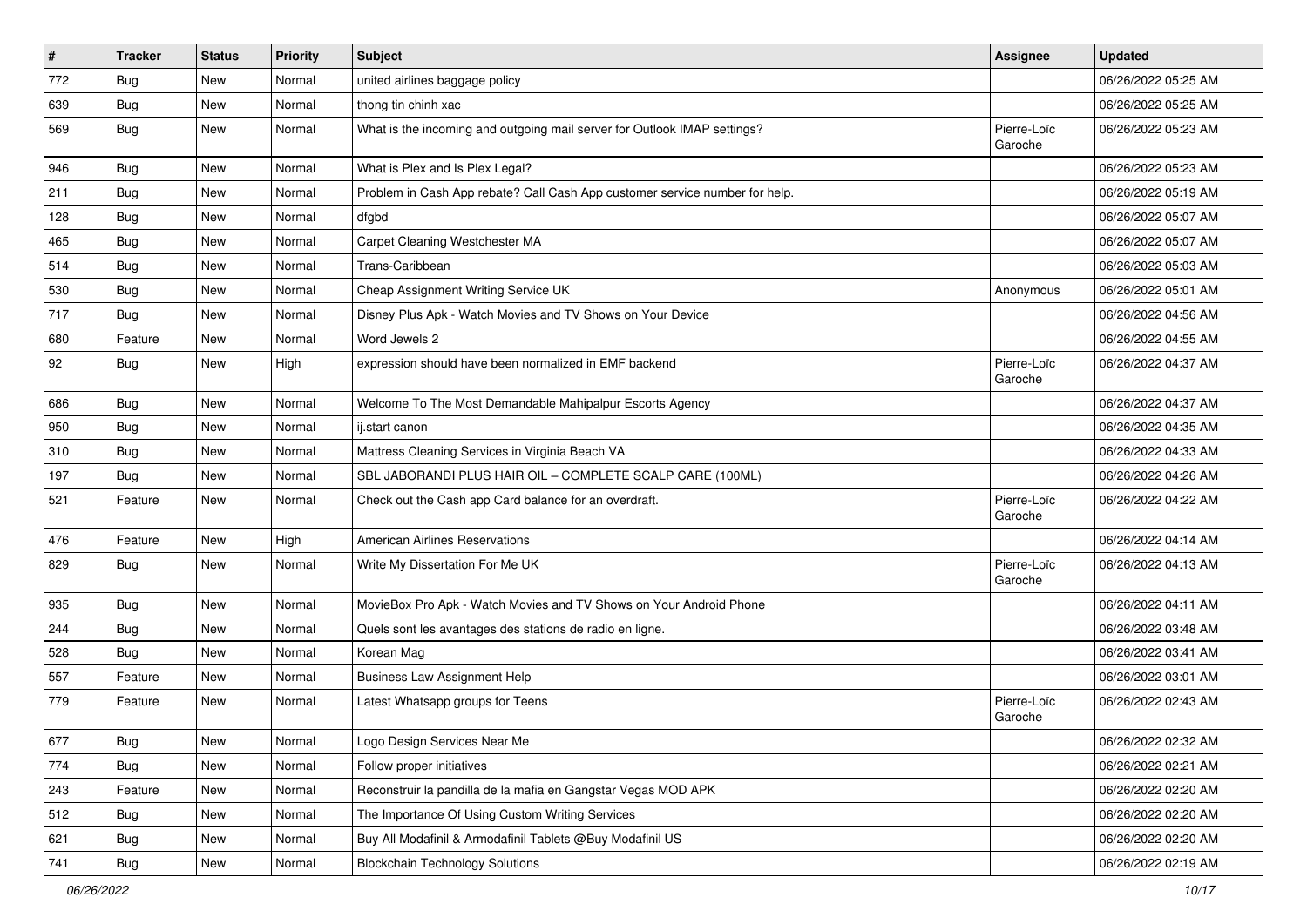| $\vert$ # | <b>Tracker</b> | <b>Status</b> | <b>Priority</b> | <b>Subject</b>                                                   | <b>Assignee</b>        | <b>Updated</b>      |
|-----------|----------------|---------------|-----------------|------------------------------------------------------------------|------------------------|---------------------|
| 612       | <b>Bug</b>     | New           | Normal          | Luxury Slingshot Rental                                          |                        | 06/26/2022 02:02 AM |
| 994       | Feature        | New           | Normal          | Cricut.com/setup                                                 |                        | 06/26/2022 02:00 AM |
| 586       | Bug            | New           | Normal          | Best Modifications For Your Mobile Phone                         |                        | 06/26/2022 01:51 AM |
| 161       | <b>Bug</b>     | New           | Normal          | dfdrtyuio                                                        |                        | 06/26/2022 01:46 AM |
| 480       | Bug            | New           | Normal          | Nur Online Shop                                                  |                        | 06/26/2022 01:32 AM |
| 259       | <b>Bug</b>     | New           | Normal          | call center services                                             |                        | 06/26/2022 01:30 AM |
| 542       | Bug            | New           | Normal          | Web N Logo Design                                                |                        | 06/26/2022 01:28 AM |
| 820       | Bug            | New           | Normal          | Metal Slug Apk para Android                                      |                        | 06/26/2022 01:22 AM |
| 554       | <b>Bug</b>     | New           | Normal          | XvideoStudio Video Editor APK Free Download on TechToDown        |                        | 06/26/2022 01:18 AM |
| 171       | Feature        | New           | Normal          | loan management system                                           |                        | 06/26/2022 01:13 AM |
| 931       | Feature        | New           | High            | Situs Judi Slot Online apel888                                   | Pierre-Loïc<br>Garoche | 06/26/2022 01:07 AM |
| 352       | Bug            | New           | Normal          | Tile & Grout Cleaning Services in Chesapeake VA                  |                        | 06/26/2022 01:05 AM |
| 659       | Bug            | New           | Normal          | Olive Oil Properties And Health Benefits                         |                        | 06/26/2022 12:59 AM |
| 650       | Bug            | New           | Normal          | <b>Cherries Health Benefits</b>                                  |                        | 06/26/2022 12:57 AM |
| 202       | <b>Bug</b>     | New           | Normal          | blonde wig                                                       |                        | 06/26/2022 12:52 AM |
| 618       | Bug            | New           | Normal          | Buy Steroids Online with OurMedicnes.com   Best Quality Steroids |                        | 06/26/2022 12:42 AM |
| 671       | Bug            | New           | Normal          | Hot games                                                        | Pierre-Loïc<br>Garoche | 06/26/2022 12:40 AM |
| 201       | Bug            | New           | Normal          | closure wig                                                      |                        | 06/26/2022 12:37 AM |
| 587       | Bug            | New           | Normal          | Why Picsart Pro Offers Great Features                            |                        | 06/26/2022 12:18 AM |
| 602       | Bug            | New           | Normal          | Best Essay Writing Service UK                                    | Pierre-Loïc<br>Garoche | 06/26/2022 12:16 AM |
| 563       | Bug            | New           | Normal          | Understanding the Difference Between Free and Paid Mod Apks      |                        | 06/26/2022 12:15 AM |
| 708       | Bug            | New           | Normal          | Efficient ways to proceed with the cash app dispute process?     |                        | 06/26/2022 12:08 AM |
| 648       | Feature        | New           | Normal          | Plum Health Benefits                                             |                        | 06/26/2022 12:08 AM |
| 630       | <b>Bug</b>     | New           | Normal          | How Can I Load Cash App Card at Walmart straight away?           |                        | 06/26/2022 12:04 AM |
| 635       | <b>Bug</b>     | New           | Normal          | Buy Steroids Online with OurMedicnes.com   Best Quality Steroids |                        | 06/26/2022 12:01 AM |
| 968       | Feature        | New           | Normal          | watch nfl online free live streaming                             |                        | 06/25/2022 11:52 PM |
| 558       | Feature        | New           | Normal          | <b>Stunning Classic Sofas</b>                                    |                        | 06/25/2022 11:46 PM |
| 482       | Bug            | New           | Normal          | <b>Text Window</b>                                               |                        | 06/25/2022 11:39 PM |
| 954       | <b>Bug</b>     | New           | Normal          | AZ Screen Recorder Mod                                           |                        | 06/25/2022 11:24 PM |
| 227       | <b>Bug</b>     | New           | Normal          | Cash App Help & Solutions - Here You Will Get Better Assistance  |                        | 06/25/2022 11:21 PM |
| 583       | <b>Bug</b>     | New           | High            | Need the Cash app customer service phone number?                 |                        | 06/25/2022 11:18 PM |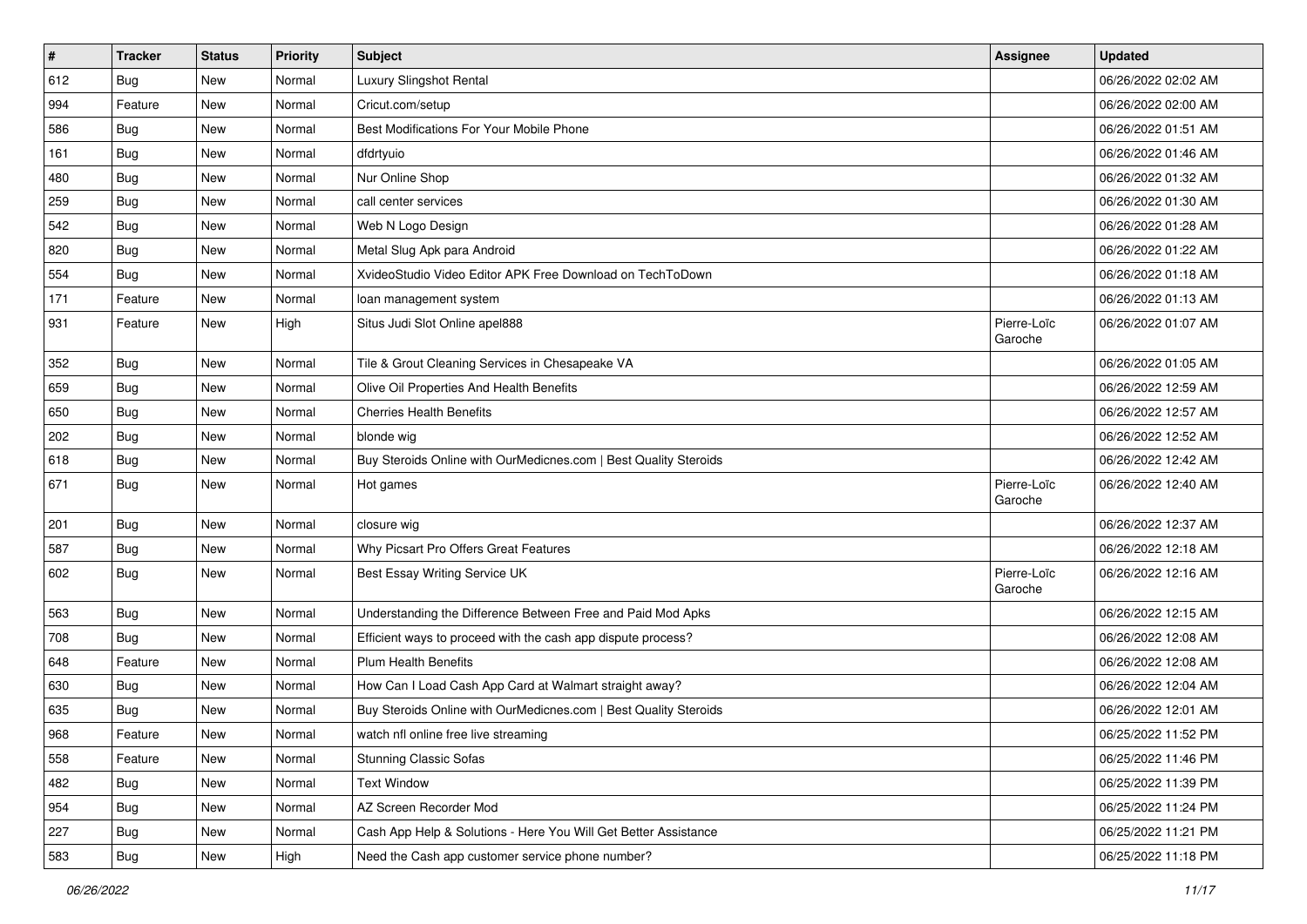| $\vert$ # | <b>Tracker</b> | <b>Status</b> | <b>Priority</b> | Subject                                                                                                 | <b>Assignee</b>        | <b>Updated</b>      |
|-----------|----------------|---------------|-----------------|---------------------------------------------------------------------------------------------------------|------------------------|---------------------|
| 477       | <b>Bug</b>     | New           | Normal          | What Does Online Coupon Mean?                                                                           |                        | 06/25/2022 11:15 PM |
| 742       | Bug            | New           | Normal          | How Long Does Cash App Support Take To Respond For A Better Support?                                    |                        | 06/25/2022 11:00 PM |
| 479       | Bug            | New           | Normal          | Limousine Service Bellevue WA                                                                           |                        | 06/25/2022 10:54 PM |
| 955       | <b>Bug</b>     | New           | Normal          | How Long Does Verification Take On Cash App If You Apply For The Verification?                          | Christophe<br>Garion   | 06/25/2022 10:50 PM |
| 643       | <b>Bug</b>     | New           | Normal          | Oreo TV Apk Download                                                                                    |                        | 06/25/2022 10:46 PM |
| 63        | Feature        | New           | Normal          | Skip normalization step in mutation generation if it possible                                           | Pierre-Loïc<br>Garoche | 06/25/2022 10:31 PM |
| 763       | Bug            | New           | High            | How to Make a Ringtone on Your iPhone                                                                   |                        | 06/25/2022 10:31 PM |
| 800       | Bug            | New           | Normal          | Who Is an ETL Engineer                                                                                  |                        | 06/25/2022 10:31 PM |
| 1114      | Bug            | <b>New</b>    | Normal          | To control the car, all you must do is click to go left or right and release the button to go straight. |                        | 06/25/2022 10:15 PM |
| 956       | <b>Bug</b>     | New           | Normal          | <b>FNF Free Mods Online</b>                                                                             |                        | 06/25/2022 09:59 PM |
| 546       | Feature        | New           | Normal          | Quickbooks Error                                                                                        |                        | 06/25/2022 09:58 PM |
| 532       | <b>Bug</b>     | New           | Normal          | My Assignment Help                                                                                      |                        | 06/25/2022 09:55 PM |
| 1106      | <b>Bug</b>     | New           | Normal          | How Do I Get Cash App ++ Without Confronting Any Technical Glitches?                                    |                        | 06/25/2022 09:53 PM |
| 185       | Bug            | New           | Normal          | Non-Plagiarized Research Writing                                                                        |                        | 06/25/2022 09:34 PM |
| 710       | <b>Bug</b>     | New           | Normal          | Take Necessary Assistance If You Are Unable Activate Cash App Card                                      |                        | 06/25/2022 09:26 PM |
| 647       | Feature        | <b>New</b>    | Normal          | <b>Cranberry Health Benefits</b>                                                                        |                        | 06/25/2022 09:21 PM |
| 806       | Feature        | New           | Normal          | Go everywhere thanks to mapquest driving directions                                                     |                        | 06/25/2022 09:13 PM |
| 1103      | <b>Bug</b>     | New           | Normal          | Idle game fix bug                                                                                       |                        | 06/25/2022 09:08 PM |
| 139       | Bug            | New           | Normal          | relseo                                                                                                  |                        | 06/25/2022 09:04 PM |
| 979       | <b>Bug</b>     | New           | Normal          | Free Gas Cards for the Unemployed                                                                       |                        | 06/25/2022 09:02 PM |
| 668       | <b>Bug</b>     | New           | Normal          | Get to know Cash App Refund Process here                                                                |                        | 06/25/2022 08:53 PM |
| 731       | <b>Bug</b>     | New           | Normal          | Avail Of Cash App Customer Service If Unable To Down Cash App Mobile App?                               |                        | 06/25/2022 08:36 PM |
| 615       | <b>Bug</b>     | New           | Normal          | CheapestMedsShop   100% Safe Medicines Online in USA UK & AUS.                                          |                        | 06/25/2022 08:36 PM |
| 196       | <b>Bug</b>     | New           | Normal          | Homoeobazaar For Homeopathy Medicines                                                                   |                        | 06/25/2022 08:34 PM |
| 695       | <b>Bug</b>     | New           | Normal          | Refer Listas IPTV Apk                                                                                   |                        | 06/25/2022 08:23 PM |
| 484       | Bug            | New           | Normal          | UK best essay writing service                                                                           |                        | 06/25/2022 08:18 PM |
| 600       | Bug            | New           | Normal          | Play Store Pro                                                                                          |                        | 06/25/2022 08:17 PM |
| 225       | <b>Bug</b>     | New           | Normal          | instant personal loan                                                                                   |                        | 06/25/2022 08:11 PM |
| 450       | Bug            | New           | Normal          | Floor Stripping Quincy MA                                                                               |                        | 06/25/2022 08:06 PM |
| 552       | Feature        | New           | Normal          | Radio rfm and the benefits of radio rfm                                                                 |                        | 06/25/2022 08:02 PM |
| 457       | <b>Bug</b>     | New           | Normal          | Carpet Cleaning Medford MA                                                                              |                        | 06/25/2022 07:36 PM |
| 527       | Feature        | New           | Normal          | My Teachers                                                                                             |                        | 06/25/2022 07:28 PM |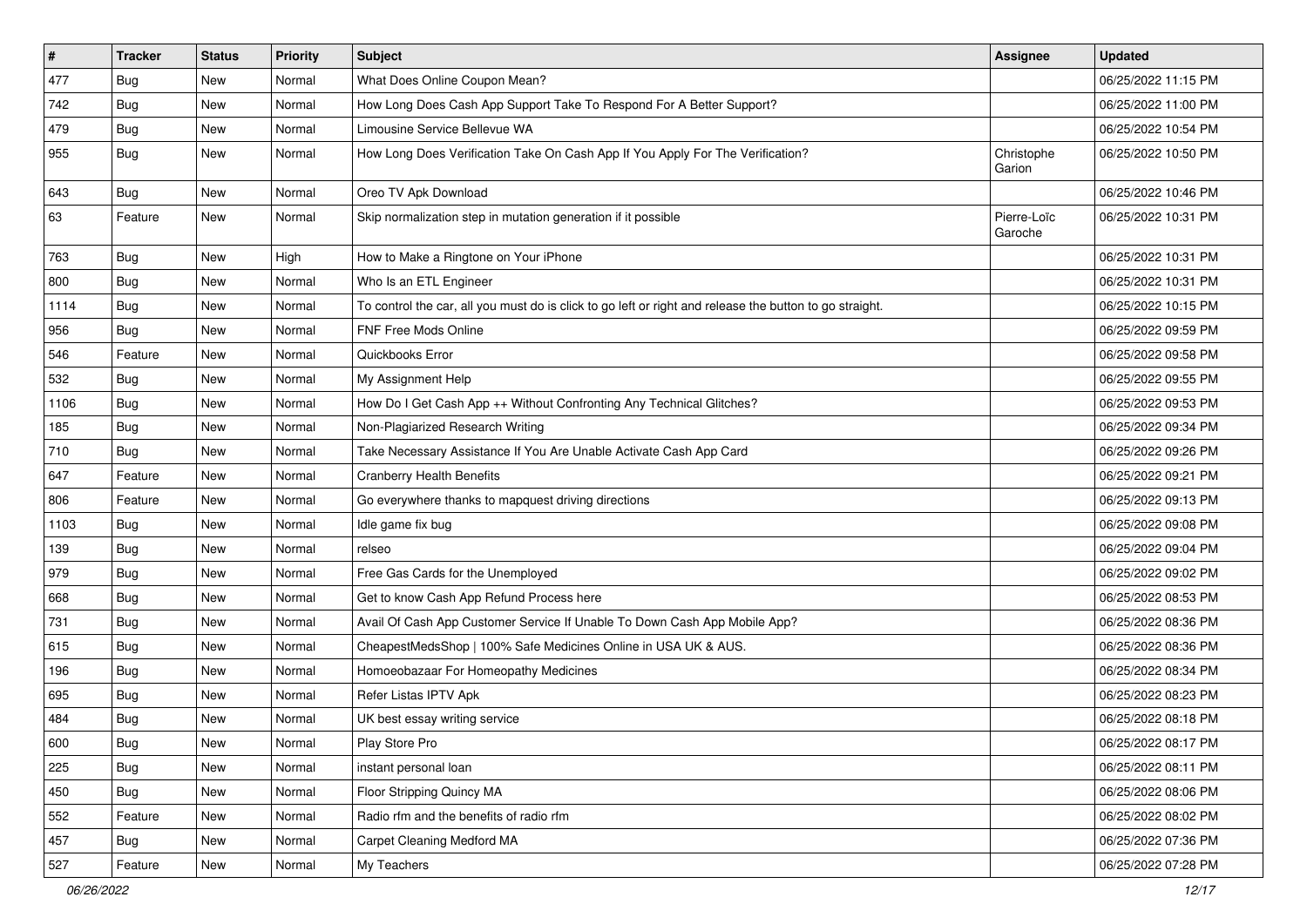| #    | <b>Tracker</b> | <b>Status</b> | <b>Priority</b> | Subject                                                                          | <b>Assignee</b>        | <b>Updated</b>      |
|------|----------------|---------------|-----------------|----------------------------------------------------------------------------------|------------------------|---------------------|
| 704  | <b>Bug</b>     | New           | Normal          | Reach support team of Chime Customer Service for instant help                    |                        | 06/25/2022 07:25 PM |
| 524  | Bug            | New           | Normal          | How Does Google Account Recovery Work If Your Account Is Hacked?                 |                        | 06/25/2022 07:08 PM |
| 178  | Bug            | New           | Normal          | transparent lace wigs                                                            |                        | 06/25/2022 07:07 PM |
| 564  | <b>Bug</b>     | New           | Normal          | How To Install RepelisPlus On Your Android Phone?                                |                        | 06/25/2022 06:46 PM |
| 1024 | <b>Bug</b>     | New           | Normal          | How to choose the right broker                                                   |                        | 06/25/2022 06:23 PM |
| 1025 | Bug            | New           | Normal          | how to change the logo in wordpress                                              |                        | 06/25/2022 06:20 PM |
| 1026 | <b>Bug</b>     | New           | Normal          | New Puzzle Game for All Age - Dordle                                             |                        | 06/25/2022 06:17 PM |
| 1027 | Bug            | New           | Normal          | Word hurdle: Viral and Fun Online Game                                           |                        | 06/25/2022 06:13 PM |
| 526  | Bug            | New           | Normal          | Soundcloud to mp3 converter - Download Soundcloud songs                          |                        | 06/25/2022 05:36 PM |
| 804  | <b>Bug</b>     | <b>New</b>    | Normal          | Review                                                                           |                        | 06/25/2022 05:07 PM |
| 709  | Bug            | New           | Normal          | How To Load Cash App Card At Walmart Without Having To Face Any Hassle?          |                        | 06/25/2022 05:02 PM |
| 636  | <b>Bug</b>     | <b>New</b>    | Normal          | What is the most popular furniture color?                                        |                        | 06/25/2022 04:57 PM |
| 133  | Bug            | New           | Normal          | craftlabs                                                                        |                        | 06/25/2022 04:43 PM |
| 242  | Feature        | New           | Normal          | Descripción de Torque Pro MOD APK para Android                                   |                        | 06/25/2022 04:37 PM |
| 590  | Bug            | New           | Normal          | Follow proper initiatives to check my cash app card balance:                     |                        | 06/25/2022 04:29 PM |
| 483  | Bug            | New           | Normal          | UK best essay writing service                                                    |                        | 06/25/2022 04:05 PM |
| 634  | <b>Bug</b>     | New           | Normal          | Buy Vidalista Tablets (Tadalafil) at [\$25 OFF + Free Shipping] Vidalistatablets |                        | 06/25/2022 04:00 PM |
| 598  | Bug            | New           | Normal          | Universo s / f Download                                                          |                        | 06/25/2022 03:38 PM |
| 653  | <b>Bug</b>     | New           | Normal          | Jujube (Jinjoles): Properties And Health Benefits                                |                        | 06/25/2022 03:18 PM |
| 534  | <b>Bug</b>     | New           | Normal          | Know how to initiate cash app refund by contacting the technical team            | Pierre-Loïc<br>Garoche | 06/25/2022 02:56 PM |
| 720  | Bug            | New           | Normal          | How does Cash App Phone Number provide a quick treatment?                        |                        | 06/25/2022 02:32 PM |
| 556  | Bug            | <b>New</b>    | Normal          | Play Game Mod Apk With Your Friends                                              |                        | 06/25/2022 02:31 PM |
| 584  | <b>Bug</b>     | New           | Normal          | Want the cash app customer service number to check balance?                      |                        | 06/25/2022 02:30 PM |
| 722  | <b>Bug</b>     | New           | Normal          | Vergrößern Sie Instagram-Fotos mit instazoom                                     | Christophe<br>Garion   | 06/25/2022 02:24 PM |
| 667  | <b>Bug</b>     | New           | Normal          | What Is a Ringtone?                                                              |                        | 06/25/2022 02:04 PM |
| 703  | <b>Bug</b>     | New           | Normal          | For real-time help, dial Facebook customer service number                        |                        | 06/25/2022 02:00 PM |
| 619  | <b>Bug</b>     | New           | Normal          | Online Trusted Medicine Store in US for Health - Genericmedsupply                |                        | 06/25/2022 01:55 PM |
| 669  | Feature        | New           | Normal          | Nursing Assignment Help                                                          |                        | 06/25/2022 12:41 PM |
| 588  | <b>Bug</b>     | New           | Normal          | YouTube Vanced Apk Manager App - Como instalá-lo                                 |                        | 06/25/2022 12:21 PM |
| 689  | <b>Bug</b>     | New           | Normal          | How to use twitch.tv/activate?                                                   |                        | 06/25/2022 12:12 PM |
| 715  | <b>Bug</b>     | New           | Normal          | Puppy Playtime Descargar gratis                                                  |                        | 06/25/2022 12:10 PM |
| 808  | <b>Bug</b>     | New           | Normal          | Sinnvolle Guten-Morgen-Grüße                                                     |                        | 06/25/2022 12:09 PM |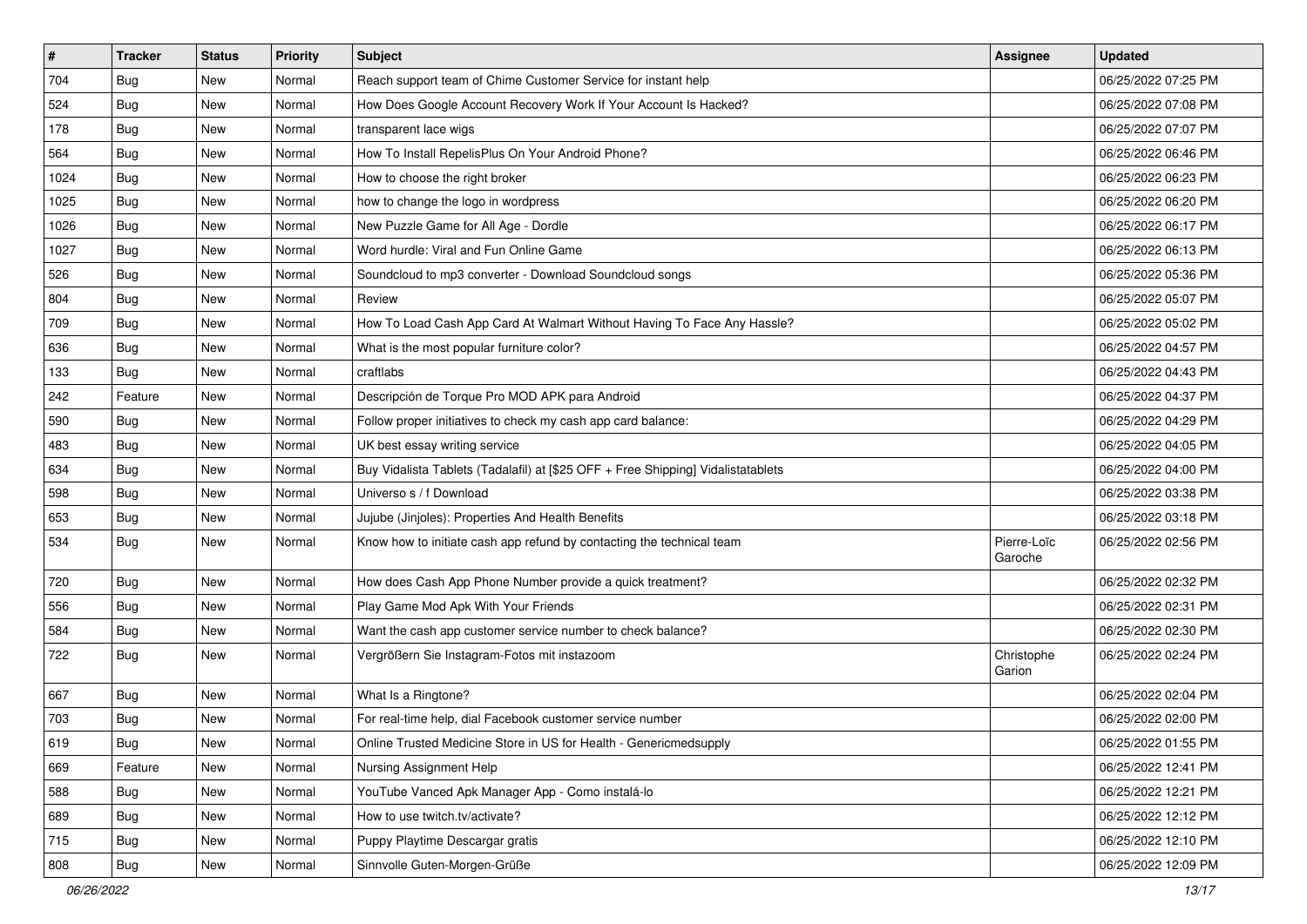| $\vert$ # | <b>Tracker</b> | <b>Status</b> | Priority | <b>Subject</b>                                                                                                                                                                                                                                                        | <b>Assignee</b>        | <b>Updated</b>      |
|-----------|----------------|---------------|----------|-----------------------------------------------------------------------------------------------------------------------------------------------------------------------------------------------------------------------------------------------------------------------|------------------------|---------------------|
| 723       | Bug            | New           | High     | The best horror game in 2021                                                                                                                                                                                                                                          | Christophe<br>Garion   | 06/25/2022 11:56 AM |
| 805       | <b>Bug</b>     | New           | Normal   | Ketamine Online Store                                                                                                                                                                                                                                                 | Christophe<br>Garion   | 06/25/2022 11:28 AM |
| 173       | Feature        | <b>New</b>    | Normal   | private limited company registration                                                                                                                                                                                                                                  |                        | 06/25/2022 11:13 AM |
| 683       | Feature        | New           | Normal   | Game creation                                                                                                                                                                                                                                                         |                        | 06/25/2022 11:12 AM |
| 724       | Bug            | <b>New</b>    | Normal   | Dial Chime Customer support number for a quick response                                                                                                                                                                                                               |                        | 06/25/2022 10:58 AM |
| 538       | Bug            | <b>New</b>    | Normal   | Will cash app refund money if scammed quickly?                                                                                                                                                                                                                        |                        | 06/25/2022 10:20 AM |
| 518       | Bug            | <b>New</b>    | Normal   | How To Check The Balance Of Cash App Account By Taking Cash App Support?                                                                                                                                                                                              |                        | 06/25/2022 10:09 AM |
| 765       | Bug            | New           | Normal   | Follow proper initiatives to check my cash app                                                                                                                                                                                                                        |                        | 06/25/2022 10:08 AM |
| 239       | <b>Bug</b>     | New           | Normal   | Algunas características más de Choices MOD APK                                                                                                                                                                                                                        |                        | 06/25/2022 10:05 AM |
| 143       | Bug            | <b>New</b>    | Normal   | Bob lace front wigs                                                                                                                                                                                                                                                   |                        | 06/25/2022 10:05 AM |
| 641       | <b>Bug</b>     | <b>New</b>    | Normal   | Get Best Economics Dissertation Writing Service                                                                                                                                                                                                                       |                        | 06/25/2022 10:04 AM |
| 672       | Bug            | <b>New</b>    | Normal   | The easiest way to delete ringtones on iPhone                                                                                                                                                                                                                         |                        | 06/25/2022 10:02 AM |
| 138       | <b>Bug</b>     | <b>New</b>    | Normal   | own-sweethome                                                                                                                                                                                                                                                         |                        | 06/25/2022 09:59 AM |
| 593       | <b>Bug</b>     | New           | Normal   | Eiffel Spark Ultimate C2 SN series is a fully synthetic range of advanced performance engine oils blended in high<br>performance fully synthetic (PAO - polyalphaolefin) basestocks fortified with advanced technology additive<br>system, specifically formulated to |                        | 06/25/2022 09:51 AM |
| 711       | <b>Bug</b>     | <b>New</b>    | Normal   | Human Fall Flat Apk Download                                                                                                                                                                                                                                          |                        | 06/25/2022 09:44 AM |
| 740       | Feature        | <b>New</b>    | Normal   | Online Thesis Help USA                                                                                                                                                                                                                                                |                        | 06/25/2022 09:42 AM |
| 1126      | <b>Bug</b>     | <b>New</b>    | Normal   | 1PLSD                                                                                                                                                                                                                                                                 |                        | 06/25/2022 09:36 AM |
| 474       | Bug            | <b>New</b>    | Normal   | Floor Waxing Arlington MA                                                                                                                                                                                                                                             |                        | 06/25/2022 09:26 AM |
| 149       | Bug            | <b>New</b>    | Normal   | dftgy                                                                                                                                                                                                                                                                 |                        | 06/25/2022 07:33 AM |
| 207       | Feature        | New           | Low      | real estate lead conversion                                                                                                                                                                                                                                           |                        | 06/25/2022 07:24 AM |
| 114       | Bug            | <b>New</b>    | Normal   | <b>Medical Research Writing Services</b>                                                                                                                                                                                                                              |                        | 06/25/2022 07:20 AM |
| 651       | <b>Bug</b>     | New           | Normal   | Salmon Health Benefits                                                                                                                                                                                                                                                |                        | 06/25/2022 07:05 AM |
| 684       | Bug            | <b>New</b>    | Normal   | Difference between paper map and online map                                                                                                                                                                                                                           |                        | 06/25/2022 06:57 AM |
| 780       | Bug            | New           | Normal   | <b>Best Whatsapp Modified APKs</b>                                                                                                                                                                                                                                    | Pierre-Loïc<br>Garoche | 06/25/2022 06:54 AM |
| 317       | <b>Bug</b>     | <b>New</b>    | Normal   | Eco/Green Cleaning Services in Virginia Beach VA                                                                                                                                                                                                                      |                        | 06/25/2022 06:50 AM |
| 164       | Bug            | New           | Normal   | dfgbd                                                                                                                                                                                                                                                                 |                        | 06/25/2022 06:49 AM |
| 595       | Bug            | <b>New</b>    | Normal   | RFM Online - une révolution dans la gestion de l'identité numérique                                                                                                                                                                                                   |                        | 06/25/2022 06:29 AM |
| 726       | <b>Bug</b>     | <b>New</b>    | Normal   | <b>Mobile Application Development Services</b>                                                                                                                                                                                                                        |                        | 06/25/2022 06:02 AM |
| 697       | <b>Bug</b>     | <b>New</b>    | Normal   | How to Descargar Pura TV For Android                                                                                                                                                                                                                                  |                        | 06/25/2022 06:01 AM |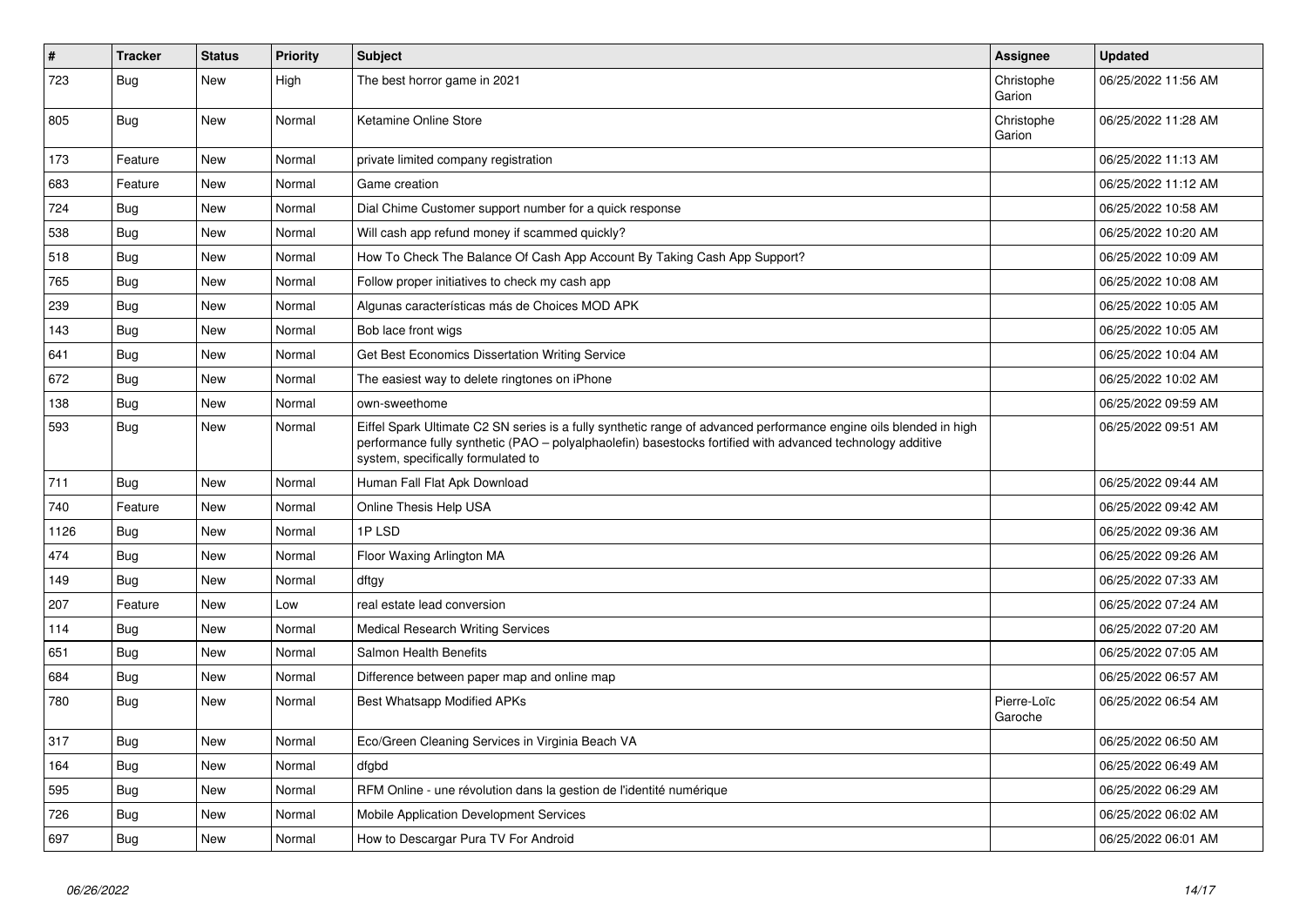| $\sharp$ | <b>Tracker</b> | <b>Status</b> | <b>Priority</b> | Subject                                                                                                      | Assignee               | <b>Updated</b>      |
|----------|----------------|---------------|-----------------|--------------------------------------------------------------------------------------------------------------|------------------------|---------------------|
| 224      | Feature        | New           | Normal          | <b>Instant Personal Loan</b>                                                                                 | Pierre-Loïc<br>Garoche | 06/25/2022 05:58 AM |
| 571      | <b>Bug</b>     | New           | Normal          | How may the Cash app dispute your trade?                                                                     | Pierre-Loïc<br>Garoche | 06/25/2022 05:15 AM |
| 793      | Feature        | New           | Urgent          | Where can I find cheap FIFA coins?                                                                           | Pierre-Loïc<br>Garoche | 06/25/2022 05:05 AM |
| 769      | Bug            | New           | Normal          | check my cash app                                                                                            |                        | 06/25/2022 04:55 AM |
| 533      | Bug            | New           | Normal          | How to complete the homework assignments in economics in the easiest way?                                    |                        | 06/25/2022 04:41 AM |
| 645      | Bug            | New           | Normal          | thong tin chinh xac nhat hom nay                                                                             |                        | 06/25/2022 04:16 AM |
| 605      | Feature        | <b>New</b>    | Normal          | What will the future of logo design be like?                                                                 |                        | 06/25/2022 03:02 AM |
| 280      | <b>Bug</b>     | New           | Normal          | Pacific Web Design                                                                                           |                        | 06/25/2022 02:56 AM |
| 315      | Bug            | New           | Normal          | Dissertation help UK                                                                                         |                        | 06/25/2022 02:51 AM |
| 235      | Bug            | New           | Low             | HP Printer Assistant Software   Download & Install HP Assistant                                              |                        | 06/25/2022 02:09 AM |
| 113      | Bug            | New           | Normal          | ufc 254 live                                                                                                 |                        | 06/25/2022 01:50 AM |
| 206      | Bug            | New           | Low             | Cheap Electric Bikes                                                                                         |                        | 06/25/2022 01:44 AM |
| 690      | <b>Bug</b>     | New           | Normal          | campervan hire                                                                                               |                        | 06/25/2022 01:32 AM |
| 781      | <b>Bug</b>     | <b>New</b>    | Normal          | Free Whatsapp Group to Join                                                                                  |                        | 06/25/2022 01:25 AM |
| 344      | Bug            | New           | Normal          | Odor Removal Services in Chesapeake VA                                                                       |                        | 06/25/2022 12:42 AM |
| 182      | <b>Bug</b>     | New           | Normal          | <b>Healthcare Custom Writing Services</b>                                                                    |                        | 06/25/2022 12:31 AM |
| 240      | Feature        | New           | Normal          | Juego interesante de Dragon Ball Legends MOD APK                                                             |                        | 06/25/2022 12:21 AM |
| 210      | Bug            | New           | Normal          | Issue with check symbol in Cash App? Dial assist number with calling Cash App customer service phone number. |                        | 06/24/2022 10:52 PM |
| 316      | <b>Bug</b>     | New           | Normal          | Finden Sie den besten Klingelton für Ihr Telefon                                                             |                        | 06/24/2022 10:28 PM |
| 721      | Bug            | New           | Normal          | Cómo instalar un Mod Apk                                                                                     |                        | 06/24/2022 09:39 PM |
| 707      | <b>Bug</b>     | New           | Normal          | Why Accounting Assignments Are Beneficial For The Students?                                                  | Pierre-Loïc<br>Garoche | 06/24/2022 09:16 PM |
| 629      | Bug            | New           | Normal          | How Can I Load Cash App Card at Walmart straight away?                                                       |                        | 06/24/2022 07:55 PM |
| 461      | <b>Bug</b>     | New           | Normal          | Germs Removal Medford MA                                                                                     |                        | 06/24/2022 05:59 PM |
| 603      | <b>Bug</b>     | New           | Normal          | Premiere gratuito da lista de IPTV                                                                           |                        | 06/24/2022 05:30 PM |
| 543      | Feature        | New           | Normal          | Get tech assistance with customer support on ATT Yahoo email login issue.                                    |                        | 06/24/2022 05:08 PM |
| 616      | <b>Bug</b>     | New           | Normal          | Buy Anavar Tablets   Anavar For Sale in USA, UK & Australia                                                  |                        | 06/24/2022 03:52 PM |
| 701      | <b>Bug</b>     | New           | Normal          | Why Law Essay Helper UK is Necessary?                                                                        |                        | 06/24/2022 03:17 PM |
| 516      | Bug            | New           | Normal          | Does Cash App Help To Get Cash App Refund Without Any Interruption?                                          |                        | 06/24/2022 01:56 PM |
| 782      | <b>Bug</b>     | New           | Normal          | Comment faire une sonnerie téléphonique                                                                      |                        | 06/24/2022 01:32 PM |
| 803      | Feature        | New           | High            | Ketamine Online Store                                                                                        | Pierre-Loïc<br>Garoche | 06/24/2022 01:24 PM |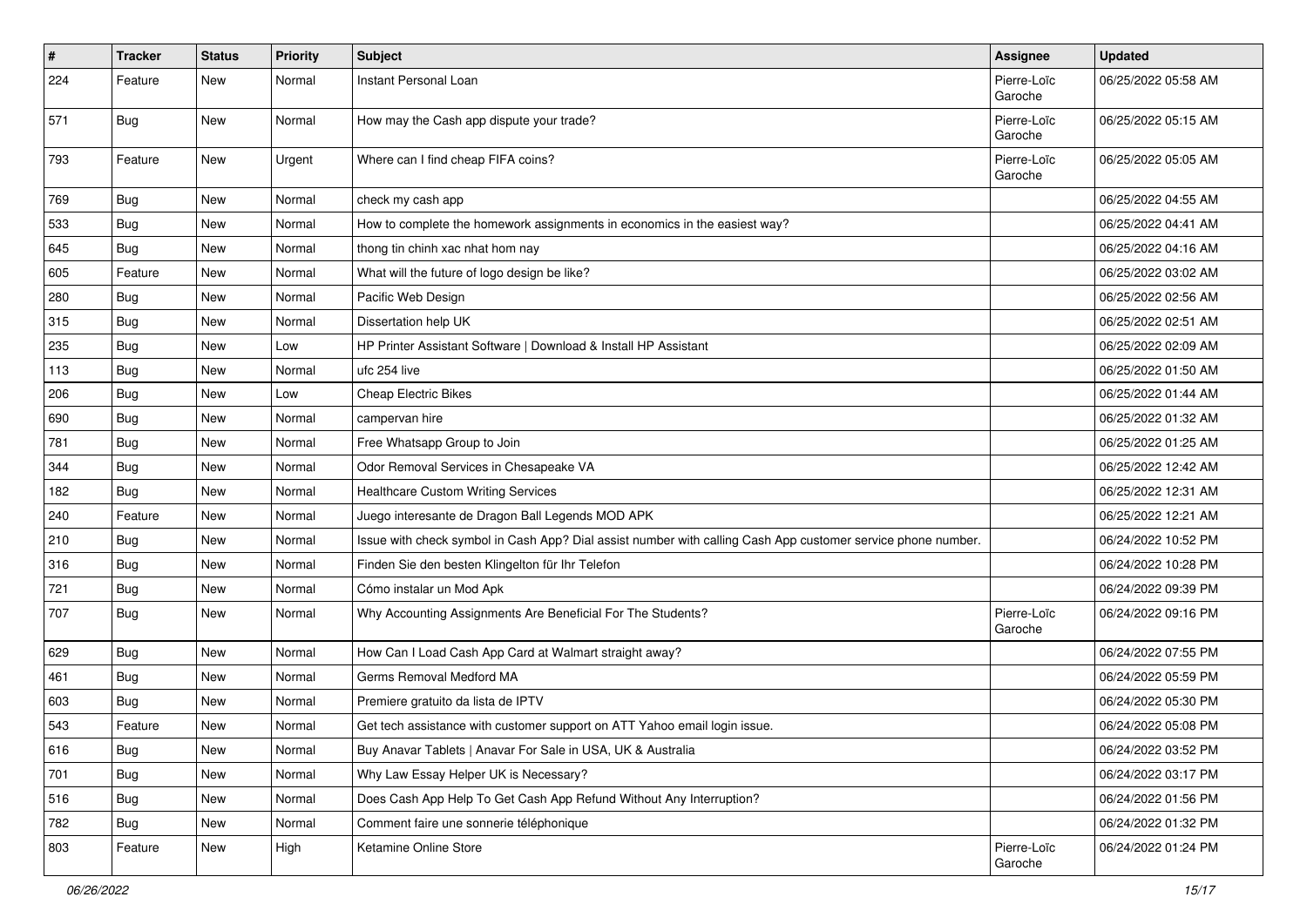| #    | <b>Tracker</b> | <b>Status</b> | <b>Priority</b> | Subject                                                                             | <b>Assignee</b>        | <b>Updated</b>      |
|------|----------------|---------------|-----------------|-------------------------------------------------------------------------------------|------------------------|---------------------|
| 561  | <b>Bug</b>     | New           | Normal          | Enjoy the Full YouTube Premium Experience With YouTube Premium Membership           |                        | 06/24/2022 11:10 AM |
| 599  | Bug            | New           | Normal          | Do you know how to delete cash app account from your computer?                      |                        | 06/24/2022 10:42 AM |
| 559  | Bug            | New           | High            | What Are Permission For Applications like Facebook Sending MMS?                     |                        | 06/24/2022 10:07 AM |
| 1125 | <b>Bug</b>     | New           | Normal          | What is Wordscapes?                                                                 |                        | 06/24/2022 09:05 AM |
| 661  | Bug            | New           | Normal          | Turbo VPN MOD APK Download                                                          |                        | 06/24/2022 08:51 AM |
| 762  | <b>Bug</b>     | New           | Normal          | How To Add Money To A Cash App Card If Struggling With Low Amount?                  |                        | 06/24/2022 07:48 AM |
| 736  | <b>Bug</b>     | New           | Normal          | I Want to Edit in My Website (transfer-factor.net) Unfortunately, Unable to Edit It |                        | 06/24/2022 07:32 AM |
| 1100 | Feature        | New           | Low             | <b>Food Products</b>                                                                | Pierre-Loïc<br>Garoche | 06/24/2022 07:28 AM |
| 678  | <b>Bug</b>     | New           | Normal          | How to be a winner in buidnow gg                                                    |                        | 06/24/2022 06:57 AM |
| 725  | Feature        | New           | Normal          | What are memo writing services design                                               |                        | 06/24/2022 06:24 AM |
| 655  | <b>Bug</b>     | New           | Normal          | <b>Eggplant Health Benefits</b>                                                     |                        | 06/24/2022 05:17 AM |
| 1124 | Bug            | New           | Normal          | Cookie clicker unblocked                                                            |                        | 06/24/2022 05:14 AM |
| 688  | Bug            | New           | Normal          | How to use twitch.tv/activate?                                                      |                        | 06/24/2022 04:16 AM |
| 1123 | Bug            | New           | Normal          | Where To Watch FIFA World Cup 2022                                                  |                        | 06/24/2022 03:51 AM |
| 761  | <b>Bug</b>     | New           | Normal          | What is it about basketball that makes it so popular in the United States?          | Corentin<br>Lauverjat  | 06/24/2022 03:48 AM |
| 134  | Bug            | <b>New</b>    | Normal          | wisegolfers                                                                         |                        | 06/24/2022 03:34 AM |
| 222  | Bug            | New           | Normal          | Social Profile links                                                                |                        | 06/24/2022 02:53 AM |
| 933  | <b>Bug</b>     | <b>New</b>    | Normal          | How Can I Watch Movies on My Mobile Phone                                           |                        | 06/24/2022 12:55 AM |
| 172  | Feature        | New           | Normal          | pgdm colleges in bangalore                                                          |                        | 06/23/2022 10:47 PM |
| 145  | Bug            | New           | Normal          | abdulbaissagar                                                                      |                        | 06/23/2022 10:46 PM |
| 550  | Bug            | New           | Normal          | Nederland FM - beste manieren om naar internationale radio op internet te luisteren |                        | 06/23/2022 08:56 PM |
| 656  | <b>Bug</b>     | New           | Normal          | Kiwi Nutrition Facts And Health Benefits                                            |                        | 06/23/2022 05:18 PM |
| 594  | Feature        | New           | Normal          | How does research proposal help online make it easy for me?                         |                        | 06/23/2022 04:40 PM |
| 1105 | Bug            | New           | High            | What is Mahjong online?                                                             |                        | 06/23/2022 04:02 PM |
| 271  | Feature        | New           | Normal          | Fashion                                                                             |                        | 06/23/2022 02:36 PM |
| 693  | Feature        | New           | Normal          | How To Get My Money Back From The Cash App To Your Wallet?                          |                        | 06/23/2022 02:32 PM |
| 816  | Bug            | New           | Normal          | Play Scribble io fun with everyone                                                  |                        | 06/23/2022 10:52 AM |
| 576  | <b>Bug</b>     | New           | Normal          | So laden Sie ein Instagram-Bild herunter                                            |                        | 06/23/2022 09:23 AM |
| 815  | <b>Bug</b>     | New           | Normal          | how do i call cash app customer service                                             | Xavier Thirioux        | 06/23/2022 08:36 AM |
| 471  | <b>Bug</b>     | New           | Normal          | Residential Floor Cleaning Westchester MA                                           |                        | 06/23/2022 07:55 AM |
| 174  | Feature        | New           | Normal          | Digital Marketing Philadelphia                                                      |                        | 06/23/2022 07:06 AM |
| 654  | Feature        | New           | Normal          | Peach Health Benefits                                                               |                        | 06/23/2022 05:34 AM |